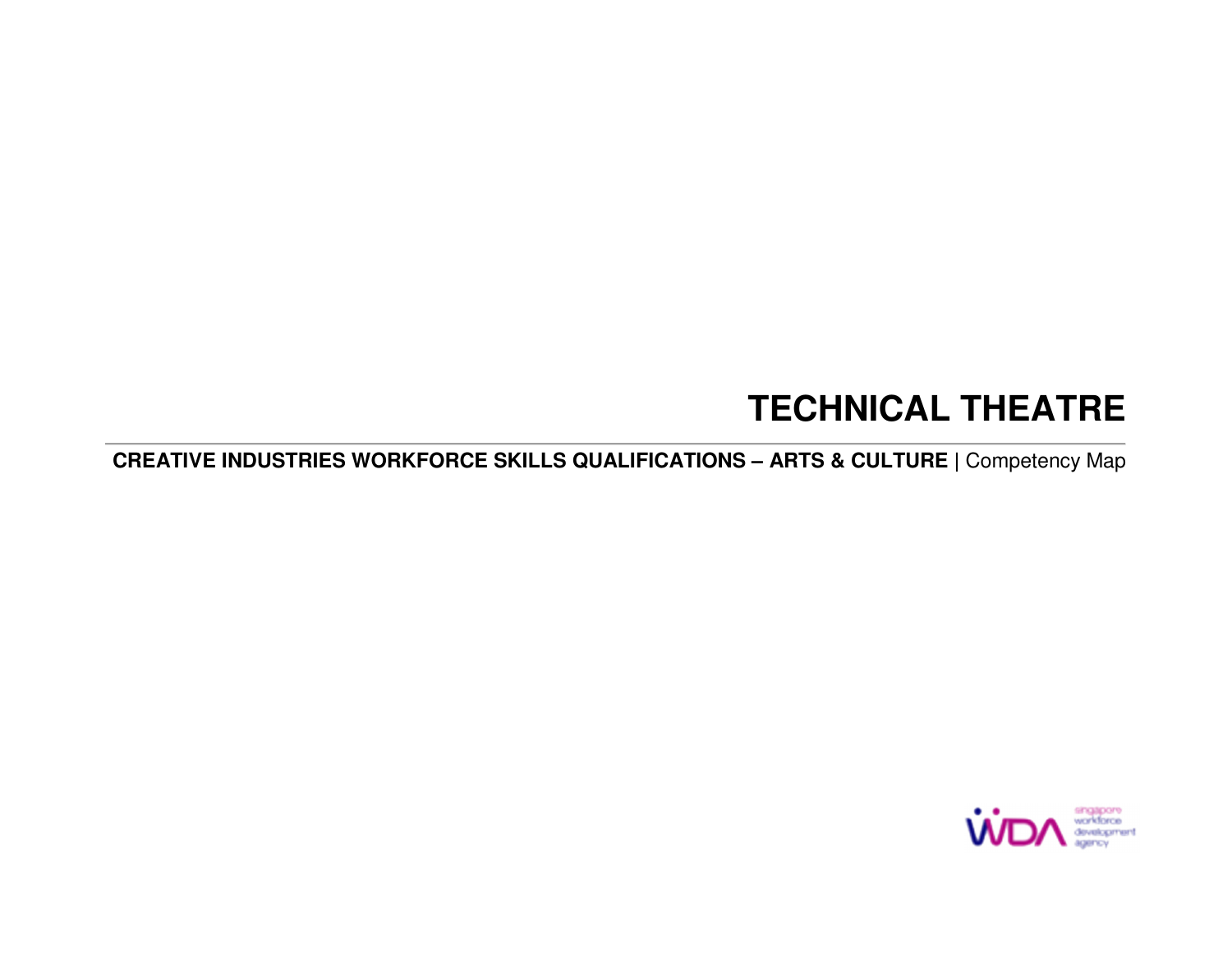### **INTRODUCTION** | TECHNICAL THEATRE

#### **INTRODUCTION TO THE TECHNICAL THEATRE COMPETENCY MAP**

The Technical Theatre Competency Map is part of the Creative Industries Workforce Skills Qualifications (WSQ) Framework, which comprises 26 competency maps covering three Creative Industries clusters of Arts and Culture, Design, and Media and Communications.

| <b>ARTS AND CULTURE</b>  | <b>DESIGN</b>                | <b>MEDIA AND COMMUNICATIONS</b>             |
|--------------------------|------------------------------|---------------------------------------------|
| <b>Creative Practice</b> | <b>Architecture</b>          | <b>Advertising</b>                          |
| <b>Cultural Heritage</b> | <b>Exhibition Design</b>     | <b>Broadcast</b>                            |
| <b>Events Management</b> | <b>Interior Design</b>       | <b>Direct &amp; Interactive Marketing</b>   |
| <b>Performing Arts</b>   | <b>Industrial Design</b>     | Film & TV                                   |
| <b>Technical Theatre</b> | <b>Visual Communications</b> | Digital Media - Animation                   |
| <b>Visual Arts</b>       |                              | Digital Media - Games<br><b>Development</b> |
|                          |                              | <b>Library &amp; Information Services</b>   |
|                          |                              | Media                                       |
|                          |                              | <b>Music</b>                                |
|                          |                              | <b>Public Relations</b>                     |
|                          |                              | <b>Printing</b>                             |
|                          |                              | <b>Publishing - Book</b>                    |
|                          |                              | Publishing - Magazine                       |
|                          |                              | Publishing - Web                            |

Each competency map of the Creative Industries WSQ Framework has been endorsed by the Arts and Culture Manpower Skills and Training Council that has beenset up to steer the training and development of professionals in the Creative Industries.

This Technical Theatre Competency Map provides an overview of the competencies required of different functions and job roles of the Technical Theatre industry. The development of the Technical Theatre Competency Map was guided by the Technical Theatre's Industry Key Purpose (IKP) and it was developed after detailed consultation with representatives from the Technical Theatre industry including LaSalle College of the Arts, Marina Bay Sands, Republic Polytechnic, Resorts World Sentosa Singapore, and The Esplanade Company.

Each of the competency units listed in this competency map are further developed into competency standards that provide information on the expected work activities, expected work outcomes and skills and knowledge required of a person to perform the work activities addressed by the competency standards. The competency units are further grouped together into qualifications to provide competency progression pathways for the Technical Theatre industry.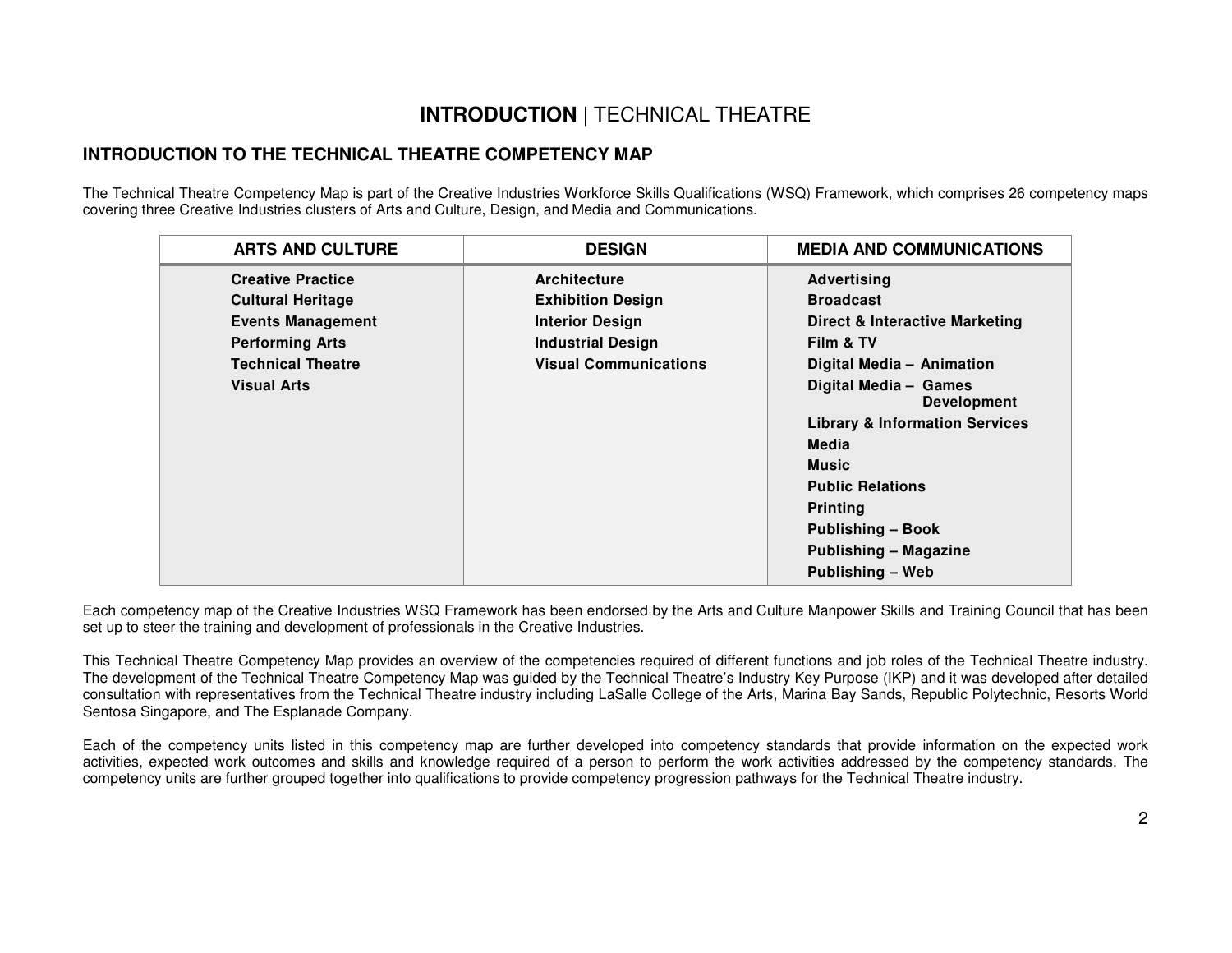### **INTRODUCTION** | TECHNICAL THEATRE

The Technical Theatre Competency Map serves as a resource for employers and individuals to chart training and development and career development pathwaysand for training providers to identify potential training programmes to develop and deliver.

The details of the competency standards and qualifications documents are recorded in separate documents from the Technical Theatre Competency Map and should be read together to serve the needs of employers, individuals and training providers.

The Technical Theatre Competency Map would be reviewed on a regular basis (i.e., at least every three years). This will help to ensure that the Technical Theatre Competency Map is current and continually meet industry needs.

### **CONTENTS** Introduction to Technical Theatre Competency Map 2 Industry Key Purpose 4 **Organisation Structure 5** Competency Categories 6 Light Competencies 9 Multimedia Competencies 11 Production Competencies 13 Stage Management Competencies 15 Stage Competencies 17 Sound Competencies 20 Wardrobe Competencies 22 Stagehand / Crew Competencies 24 Generic / Cross-Sectoral WSQ Framework Competency Units Adoption 25 Version Control 26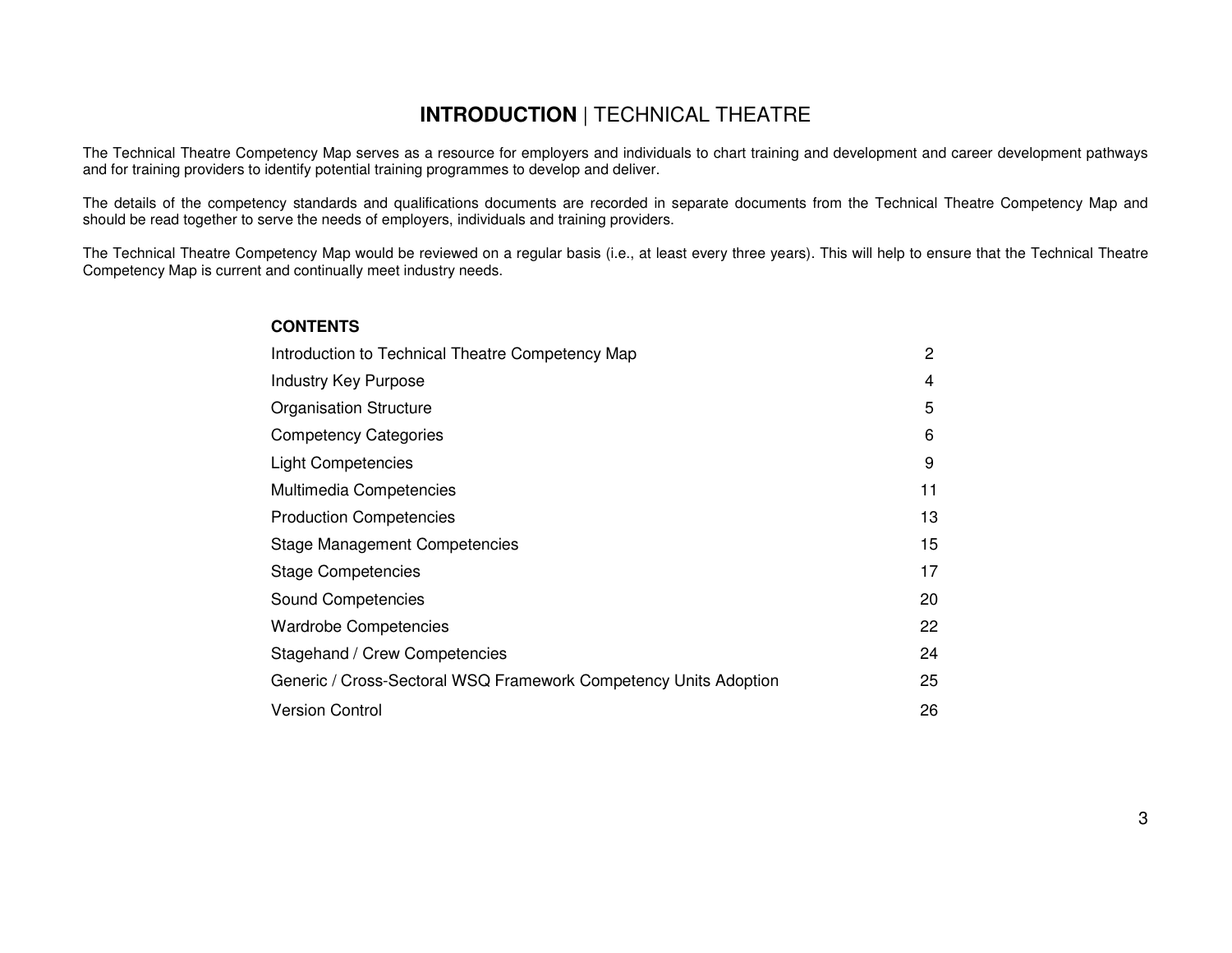### **INDUSTRY KEY PURPOSE** | TECHNICAL THEATRE

#### **Industry Key Purpose**

The Industry Key Purpose describes what the industry delivers in terms of product and services meeting the needs of industry, the attributes/attitudes of workforce, and the aspirations of the industry. The Key Industry Purpose provides guidance and direction in the development of the competency map and identification of competency units so as to ensure that the competency units listed in the competency map would help the industry to achieve its industry key purpose.

**Technical Theatre Industry Key Purpose: To support the development and delivery of creative art forms in different genres which celebrate** 

**cultural identities, thereby contributing towards enhancing the quality of life.**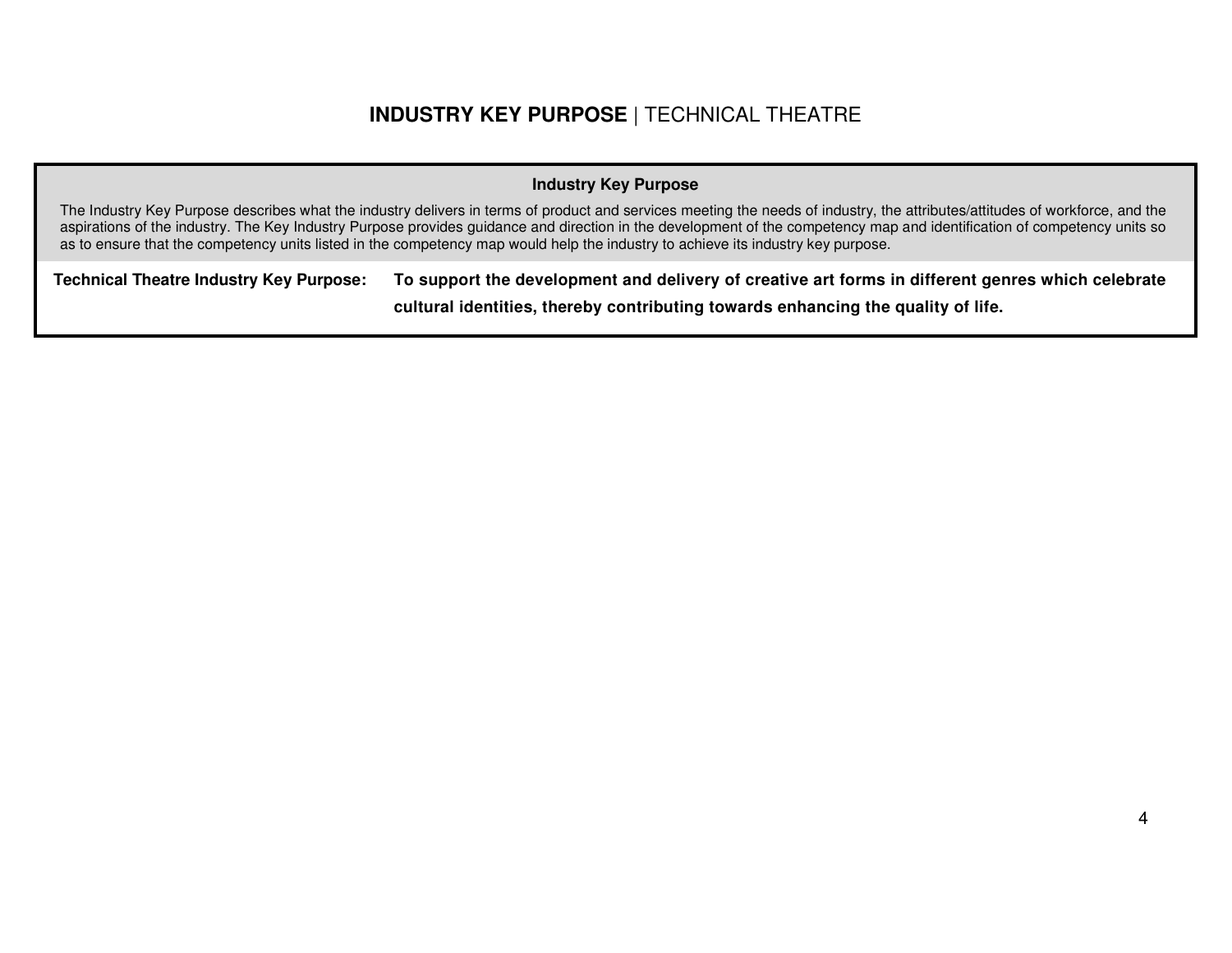### **ORGANISATION STRUCTURE** | TECHNICAL THEATRE

| <b>Technical Theatre Organisation Structure</b><br>The Technical Theatre Organisation Structure provides an overview of the various functions and job roles within a typical theatre organisation. Competency Units are<br>identified and sorted based on the functions, job role and WSQ qualifications level, to enable identification and development of appropriate training and development<br>interventions by employers, individuals and training providers and to enable planning of progression and development pathways. |                |                                                            |                                    |                                                                                                                         |                           |                                                             |                                                                                                              |                                 |                                                            |
|------------------------------------------------------------------------------------------------------------------------------------------------------------------------------------------------------------------------------------------------------------------------------------------------------------------------------------------------------------------------------------------------------------------------------------------------------------------------------------------------------------------------------------|----------------|------------------------------------------------------------|------------------------------------|-------------------------------------------------------------------------------------------------------------------------|---------------------------|-------------------------------------------------------------|--------------------------------------------------------------------------------------------------------------|---------------------------------|------------------------------------------------------------|
| <b>WSQ Qualifications</b>                                                                                                                                                                                                                                                                                                                                                                                                                                                                                                          |                |                                                            |                                    |                                                                                                                         |                           | <b>Functions in a Theatre Organisation</b>                  |                                                                                                              |                                 |                                                            |
| <b>Levels</b>                                                                                                                                                                                                                                                                                                                                                                                                                                                                                                                      |                |                                                            | Light                              | <b>Stage</b><br><b>Multimedia</b><br><b>Production</b><br><b>Stage</b><br><b>Sound</b><br>Wardrobe<br><b>Management</b> |                           |                                                             |                                                                                                              |                                 |                                                            |
| <b>WSQ Specialist</b><br><b>Diploma</b>                                                                                                                                                                                                                                                                                                                                                                                                                                                                                            | 5              |                                                            |                                    |                                                                                                                         | Production<br>Manager     |                                                             | Technical Director /<br><b>Technical Manager</b>                                                             |                                 |                                                            |
| <b>WSQ Diploma</b>                                                                                                                                                                                                                                                                                                                                                                                                                                                                                                                 | 4              |                                                            | Head - Lighting                    | $Head -$<br>Multimedia                                                                                                  | Production<br>Coordinator | Stage Manager /<br>Show Caller<br>(Deputy Stage<br>Manager) | Head - Staging                                                                                               | Head - Sound                    | Head - Wardrobe                                            |
| <b>WSQ Advanced</b><br><b>Certificate</b>                                                                                                                                                                                                                                                                                                                                                                                                                                                                                          | 3              | w<br>$\mathbf{Q}$<br>—<br>$\bullet$<br>œ<br>ء<br>$\bullet$ | Senior<br>Technicians-<br>Lighting | Senior<br>Technicians-<br>Multimedia                                                                                    |                           | <b>Assistant Stage</b><br>Manager                           | Senior<br>Technicians -<br>Stage<br>$\bullet$<br>Flying<br>$\bullet$<br>Rigging<br>$\bullet$<br>Props Master | Senior<br>Technicians-<br>Sound | Senior<br>Technicians-<br>Wardrobe                         |
| <b>WSQ Higher</b><br><b>Certificate</b>                                                                                                                                                                                                                                                                                                                                                                                                                                                                                            | $\overline{2}$ | っ                                                          | Technicians-<br>Lightings          | Technicians-<br>Multimedia                                                                                              |                           |                                                             | Technicians-<br>Stage<br>٠<br>Flying<br>$\bullet$<br>Rigging<br><b>Props</b><br>$\bullet$                    | Technicians-<br>Sound           | Technicians-<br>• Costume<br>Makeup<br>$\bullet$<br>• Hair |
| <b>WSQ Certificate</b>                                                                                                                                                                                                                                                                                                                                                                                                                                                                                                             | 1              |                                                            |                                    | Stagehand / Crew                                                                                                        |                           |                                                             |                                                                                                              |                                 |                                                            |

WSQ Qualifications Level: There are five levels of WSQ qualifications in the Technical Theatre Competency Map. Each level indicates the corresponding complexity of Functions: Functions are not meant to be equivalent to Departments. Functions indicate the typical broad work areas in a Technical Theatre organisation. Job Roles: Job roles are not meant to be equivalent to Job Titles. An individual holding a job title of "Technician" may assume a number of job roles knowledge, depth of skills and accountability that the job role demands.including Technician-Lightings, Technicians-Sound and Technicians-Stage.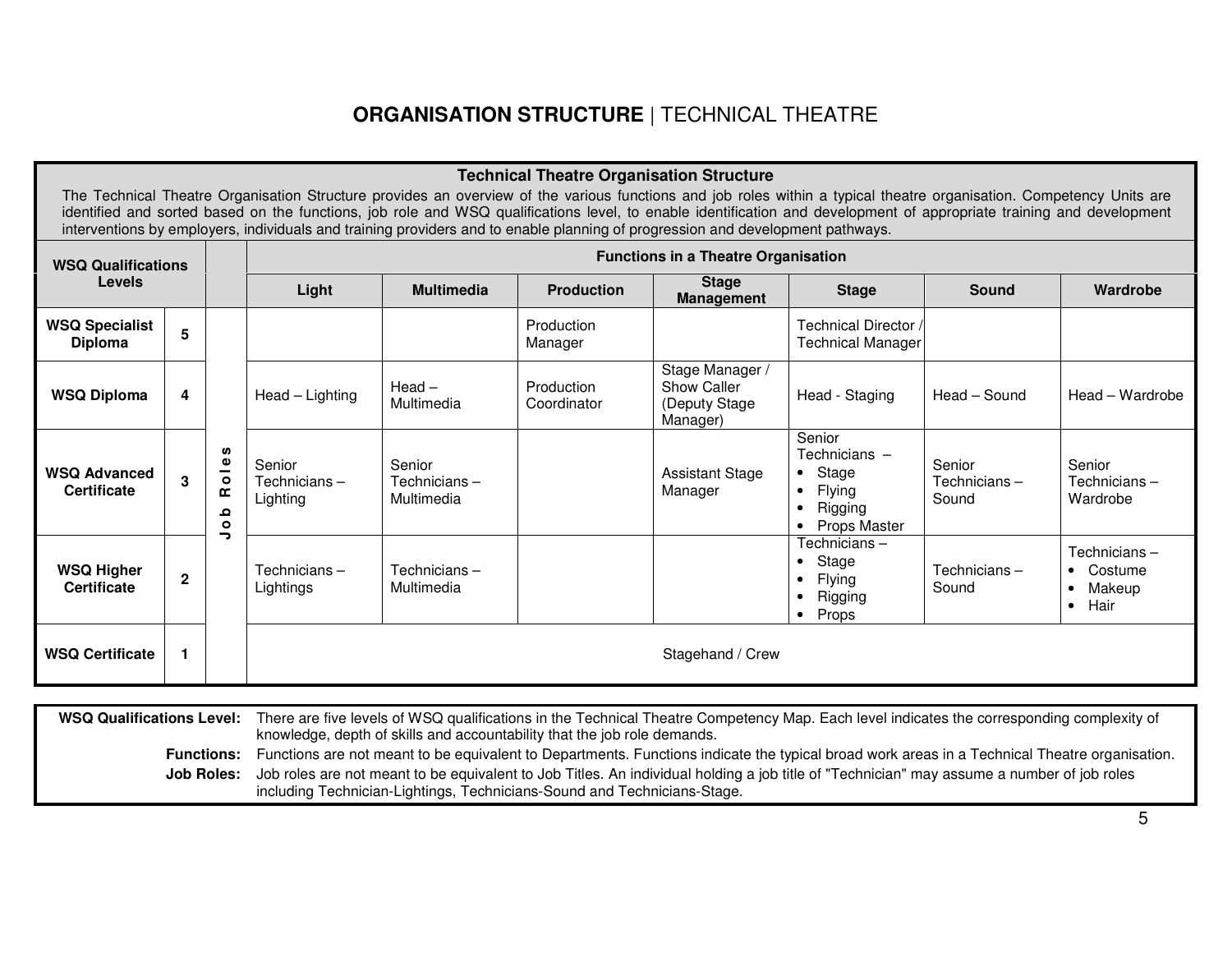## **COMPETENCY CATEGORY** | TECHNICAL THEATRE

| <b>Competency Categories</b><br>The Competency Category indicates the functional nature of the skills and knowledge identified under a competency unit. The competency categories that are found<br>within the Creative Industries WSQ framework and relevant to the Technical Theatre Competency map and their descriptors are presented below. |                                                                                                                                                                                                                                                                                                          |  |  |  |  |
|--------------------------------------------------------------------------------------------------------------------------------------------------------------------------------------------------------------------------------------------------------------------------------------------------------------------------------------------------|----------------------------------------------------------------------------------------------------------------------------------------------------------------------------------------------------------------------------------------------------------------------------------------------------------|--|--|--|--|
| <b>Audio Visual Operations / Multimedia (AVO)</b>                                                                                                                                                                                                                                                                                                | <b>Rigging (RIG)</b>                                                                                                                                                                                                                                                                                     |  |  |  |  |
| This covers preparing, and operating audio-visual equipment in performance as well<br>as routine servicing maintenance.                                                                                                                                                                                                                          | This covers the installation and operation of rigging for fixing props, scenery, sets, and<br>lightings for television, film and live performance.                                                                                                                                                       |  |  |  |  |
| Costume (COS)                                                                                                                                                                                                                                                                                                                                    | Set (SET)                                                                                                                                                                                                                                                                                                |  |  |  |  |
| This covers the design, manufacture, sourcing and maintenance of costume for film<br>and television as well as the performing arts.                                                                                                                                                                                                              | This covers building, set up and dismantling of sets for television, film and live<br>performance.                                                                                                                                                                                                       |  |  |  |  |
| Flying (FLY)                                                                                                                                                                                                                                                                                                                                     | <b>Sound Operations (SO)</b>                                                                                                                                                                                                                                                                             |  |  |  |  |
| This covers the installation and operation of rigging for flying of human, props,<br>scenery, sets and effects for television, film and live performance.                                                                                                                                                                                        | This covers the set up and dismantling, operations and maintenance for sound for<br>television, film, studio, and live performance.                                                                                                                                                                      |  |  |  |  |
| <b>Health and Safety (HS)</b><br>This covers the skills and knowledge required for managing safety within the work<br>environment and the personal safety of the worker.                                                                                                                                                                         | <b>Stage Management (SM)</b><br>This covers organising the production, communicating across different components of<br>the production (e.g., between the director and the backstage crew, or the actors), and<br>ensuring the seamless management of the technical and human aspects of a<br>production. |  |  |  |  |
| <b>Human Resources (HR)</b><br>This covers the activities of recruitment, pay, performance management, promotions,<br>management relations and planning in an effective, legal, fair, and consistent<br>manner.                                                                                                                                  | <b>Technical Theatre (TT)</b><br>This covers skills and knowledge required to realise the values of a theatrical<br>production, e.g., scenery, props, lighting.                                                                                                                                          |  |  |  |  |
| <b>Lighting (LIG)</b><br>This covers the design, installation and operation of lighting for television, film and<br>live performance.                                                                                                                                                                                                            | <b>TV and Film Hair and Make-up (TVHM)</b><br>This covers the conceptual and technical skills needed to design, apply and maintain<br>hair and make-up television and film and live performances.                                                                                                        |  |  |  |  |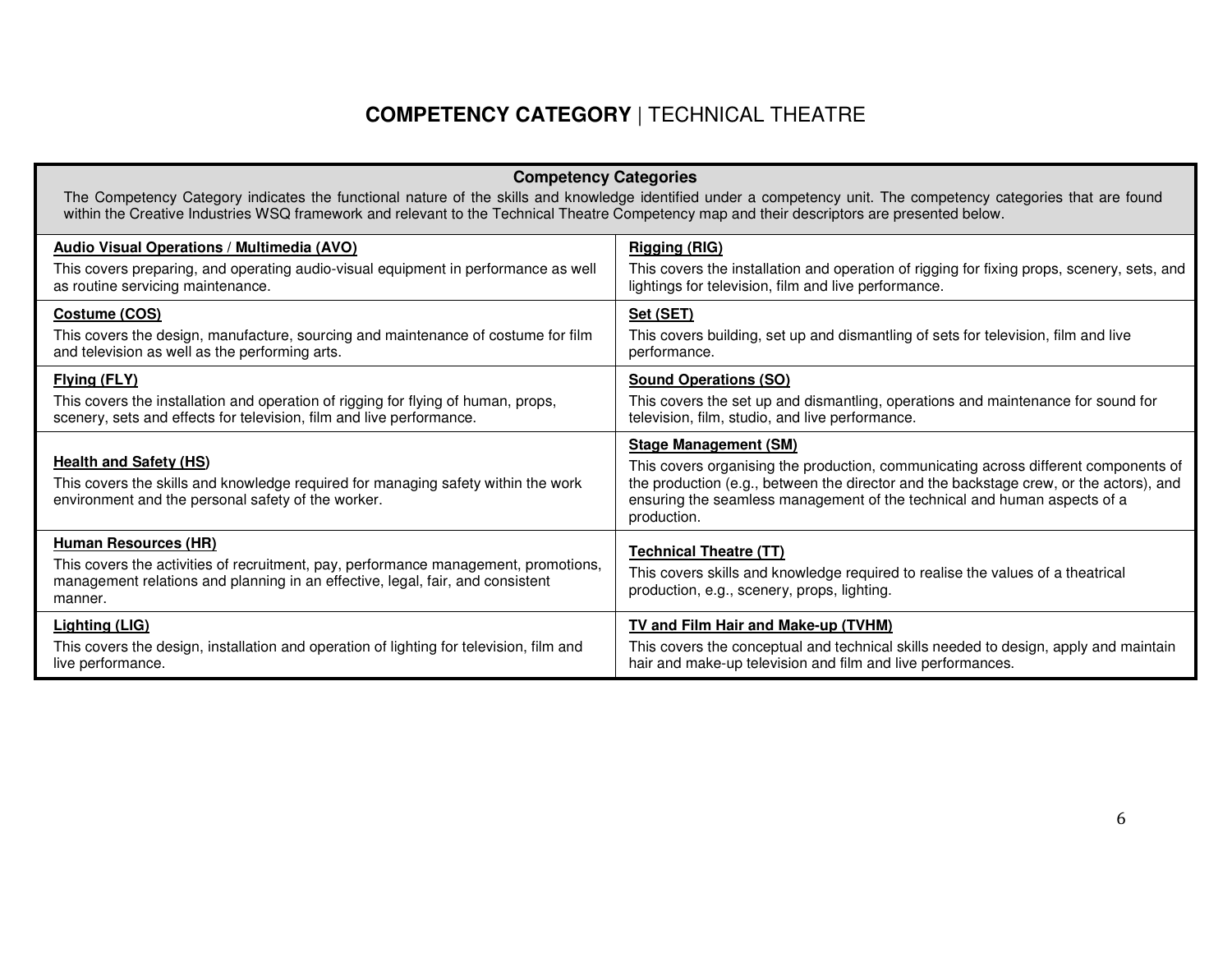### **COMPETENCY CATEGORY** | TECHNICAL THEATRE

|                              | <b>Competency Units</b>                                                                                                                                                                                                                                                                                                                                                                           |  |  |  |  |  |
|------------------------------|---------------------------------------------------------------------------------------------------------------------------------------------------------------------------------------------------------------------------------------------------------------------------------------------------------------------------------------------------------------------------------------------------|--|--|--|--|--|
| Competency unit:             | A competency unit represents a set of work activities that can be undertaken by an individual, and the skills, knowledge and abilities associated with<br>the work activities that can be used to certify an individual's competence in performing the set of work activities.                                                                                                                    |  |  |  |  |  |
| <b>Competency unit code:</b> | A competency unit code is assigned to each competency unit to identify the WSQ framework and competency category that the competency unit<br>originates from. The competency unit code also identifies the WSQ qualifications level that is associated with the competency unit providing an<br>indication of the level of complexity of skills and knowledge required under the competency unit. |  |  |  |  |  |
|                              | For example, for a competency unit coded as CI-LIG-402S-1:                                                                                                                                                                                                                                                                                                                                        |  |  |  |  |  |
|                              | 'Cl' indicates that the competency unit originates from the Creative Industries WSQ framework;                                                                                                                                                                                                                                                                                                    |  |  |  |  |  |
|                              | 'LIG' indicates that the competency unit originates from the competency category of Lighting; '4' indicates that it is pegged to WSQ<br>qualifications level 4 which is WSQ Diploma level;                                                                                                                                                                                                        |  |  |  |  |  |
|                              | '02' is the serial number assigned to the competency unit;                                                                                                                                                                                                                                                                                                                                        |  |  |  |  |  |
|                              | 'S' indicates that the competency unit is usually a specialization unit when used by an individual to achieve a WSQ qualification, other types of<br>units include core units ('C') and elective units ('E'); and                                                                                                                                                                                 |  |  |  |  |  |
|                              | '1' indicates the version number of the competency unit which would increase as the competency unit is reviewed at every review cycle.                                                                                                                                                                                                                                                            |  |  |  |  |  |
|                              |                                                                                                                                                                                                                                                                                                                                                                                                   |  |  |  |  |  |

The competency units of the Technical Theatre competency map are presented according to the Functions in a Theatre Organisation in subsequent sections:

- Light
- Multimedia
- Production
- Stage Management
- Stage
- Sound
- Wardrobe
- Stagehand / crew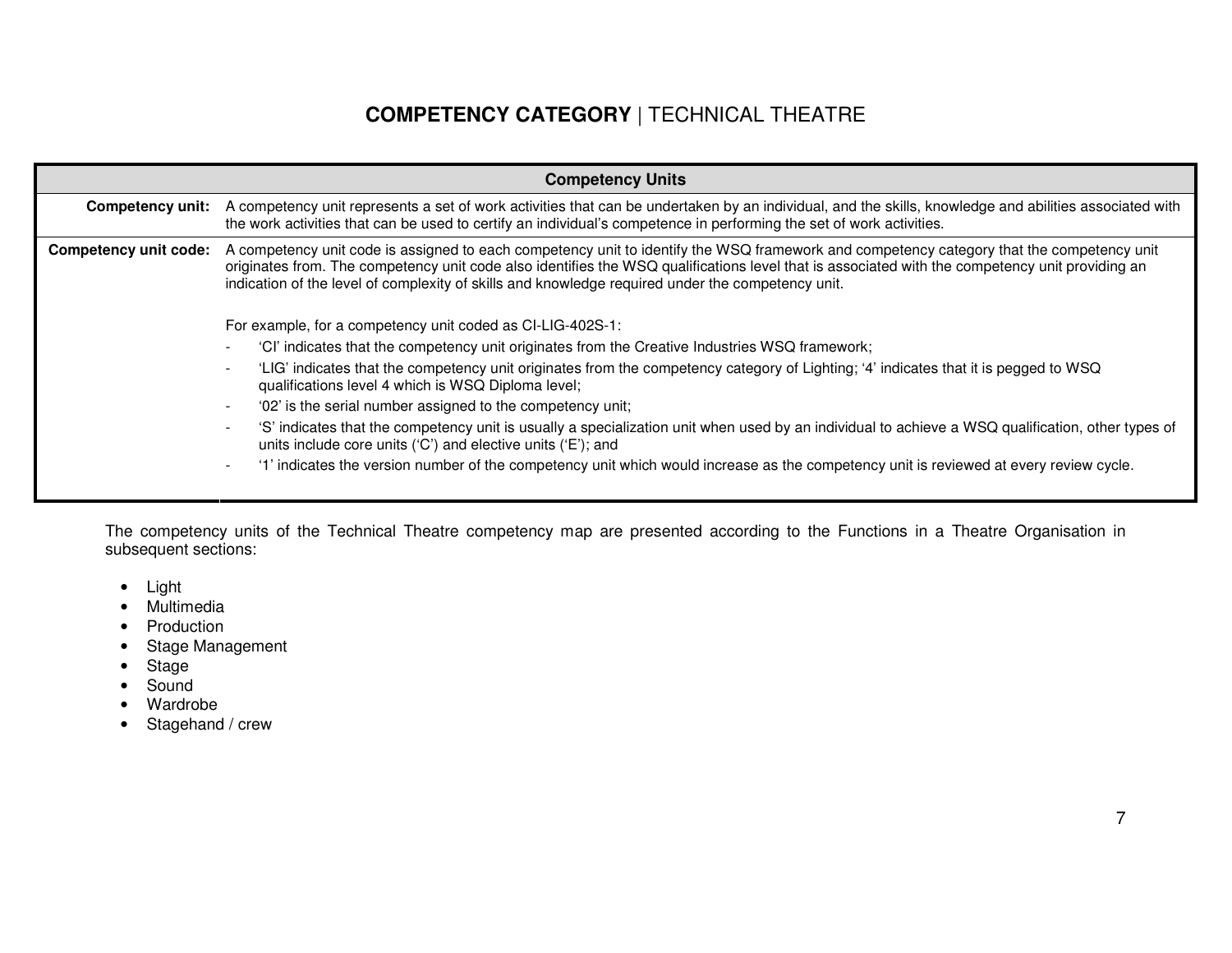# **LIGHT** | COMPETENCIES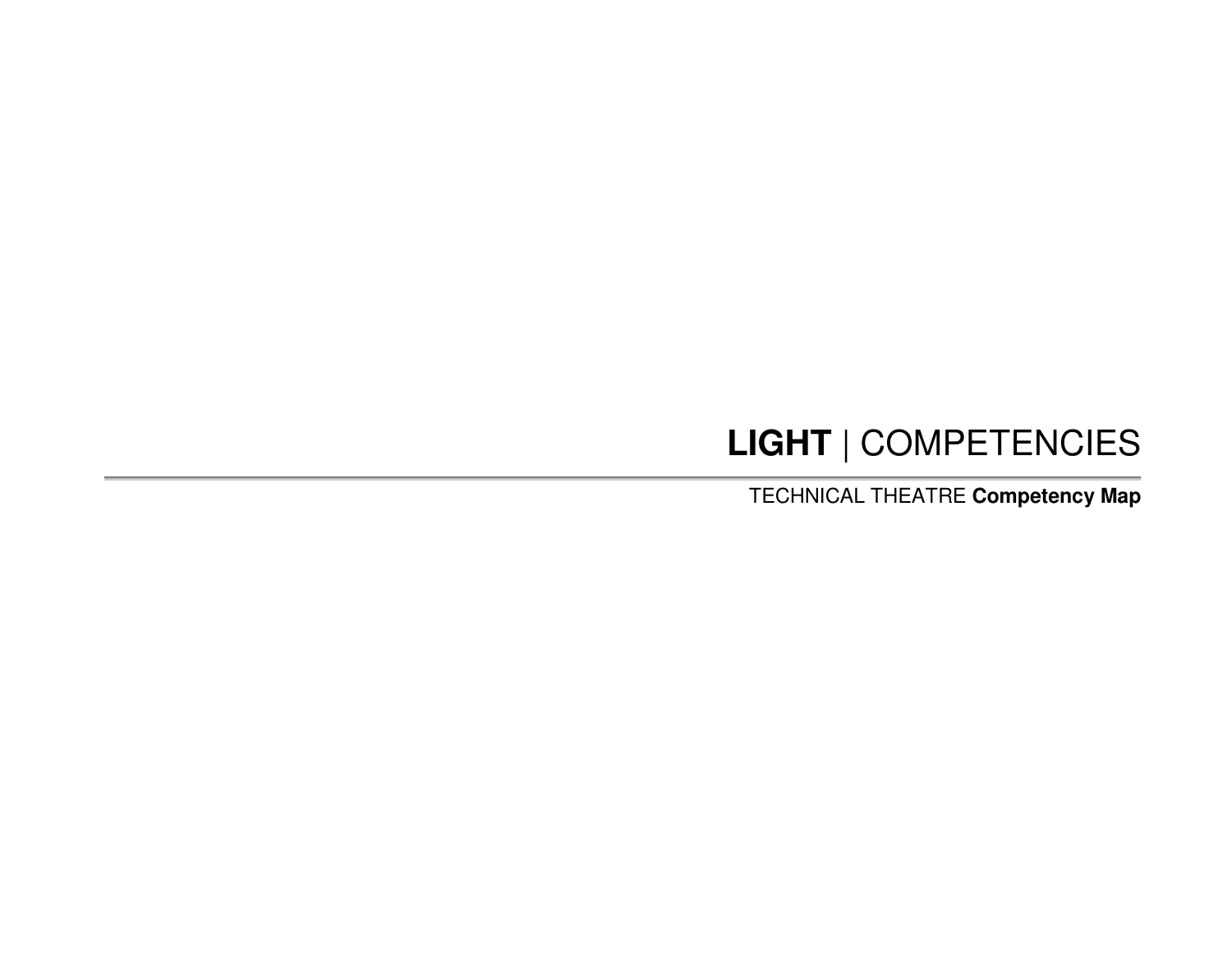| <b>WSQ Qual</b><br>Level | <b>Job Roles</b>         | <b>Competency Unit</b><br>Code | <b>Specialisation Competency Units</b>                                  | Competency<br><b>Unit Code</b> | <b>Core Competency Units</b>                                                         |
|--------------------------|--------------------------|--------------------------------|-------------------------------------------------------------------------|--------------------------------|--------------------------------------------------------------------------------------|
|                          |                          | CI-LIG-402S-1                  | Evaluate and implement the lighting design<br>concept *                 | ES-JS-301G-1                   | Maintain workplace safety and health policies<br>and procedures *                    |
| ⊿                        | Head - Lighting          | CI-LIG-407S-0                  | Document changing and finalised lighting<br>requirements                | CI-TT-401C-0                   | Maintain budget and inventory of equipment and<br>consumables                        |
|                          |                          | CI-LIG-408S-0                  | Assess performance environments for lighting<br>purposes                |                                |                                                                                      |
|                          |                          | CI-LIG-409S-0                  | Organise storage of lighting equipment                                  |                                |                                                                                      |
|                          |                          | CI-LIG-303S-0                  | Assess and monitor power distribution *                                 | ES-JS-301G-1                   | Maintain workplace safety and health policies<br>and procedures *                    |
|                          |                          | CI-LIG-306S-0                  | Set, plot and rehearse lighting and stage effects<br>for a production * | CI-HR-407C-0                   | Participate in, facilitate and promote effective<br>working of individuals and teams |
|                          | <b>Senior</b>            | CI-LIG-307S-0                  | Programme and operate lighting console *                                |                                |                                                                                      |
| 3                        | Technician -<br>Lighting | CI-LIG-308S-0                  | Rig and check lighting equipment *                                      |                                |                                                                                      |
|                          |                          | CI-LIG-309S-1                  | Maintain and repair conventional lights and<br>associated equipment *   |                                |                                                                                      |
|                          |                          | CI-LIG-301S-0                  | Set up and operate moving lights and equipment                          |                                |                                                                                      |
|                          |                          | CI-LIG-302S-0                  | Dismantle and maintain moving lights and<br>equipment                   |                                |                                                                                      |
| 2                        |                          | CI-LIG-201S-1                  | Set up, dismantle and maintain lighting<br>equipment *                  | CI-SM-205C-1                   | Assist in the Pre-Production Process *                                               |
|                          | Technician -             | CI-LIG-210S-1                  | Prepare lighting equipment for rigging and de-<br>rigging *             | CI-HS-207E-0                   | Contribute to health and safety in the workplace*                                    |
|                          | Lighting                 | CI-LIG-211S-1                  | Operate lighting cues and effects *                                     |                                |                                                                                      |
|                          |                          | CI-LIG-213S-1                  | Set up and operate followspot *                                         |                                |                                                                                      |

\*Competency Standard available

#### **Legend for Competency Unit Code**

- **CI** Creative Industries WSQ Framework
- 
- **ES** Employability Skills WSQ Framework<br>**HR** Human Resources competency category
- 
- **JS** Workplace Safety and Health competency category<br>**LIG** Lighting competency category
- 
- **HR** Human Resources competency category **SM** Stage Management competency category
- **HS** Health and Safety competency category **TT** Technical Theatre competency category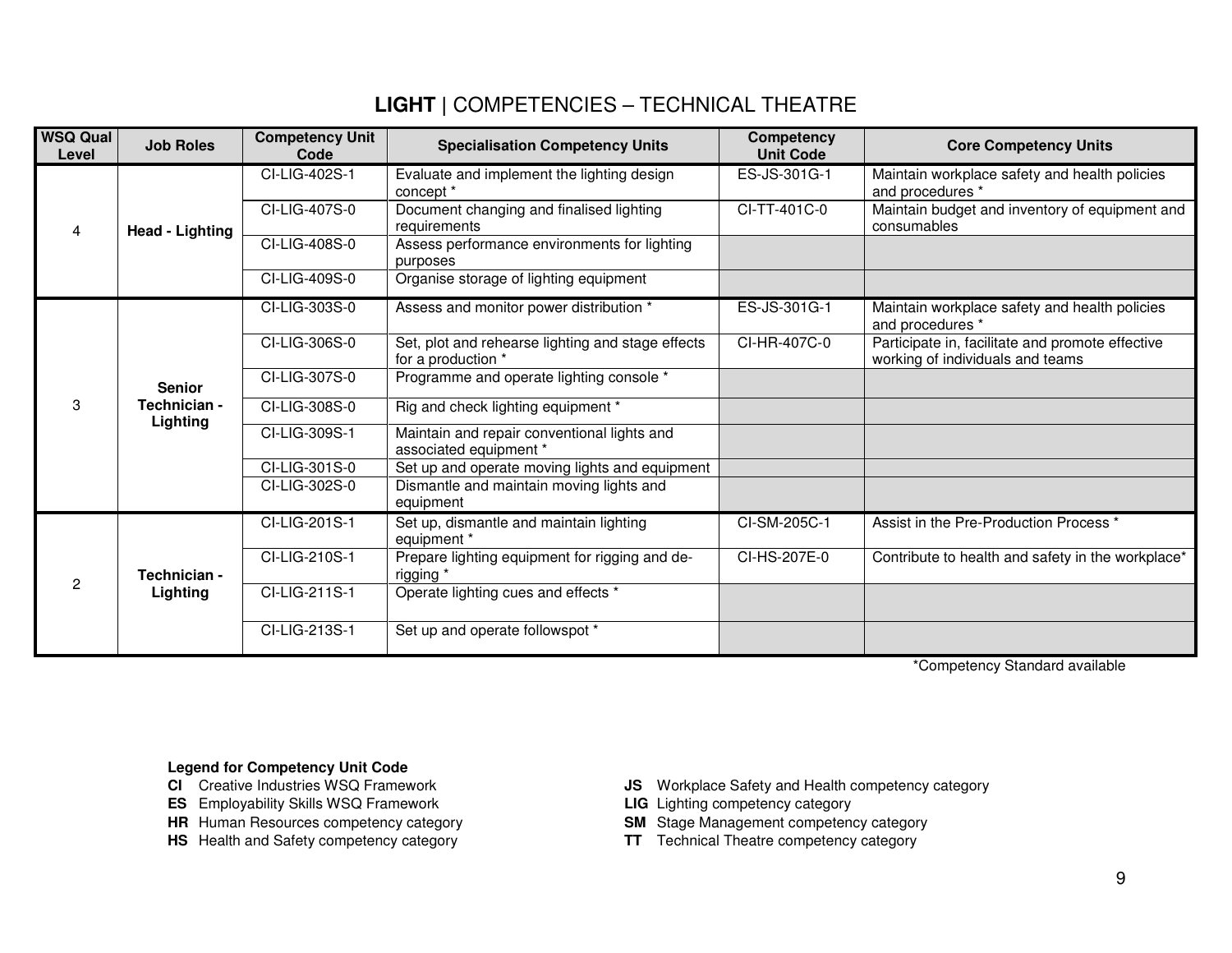# **MULTIMEDIA** | COMPETENCIES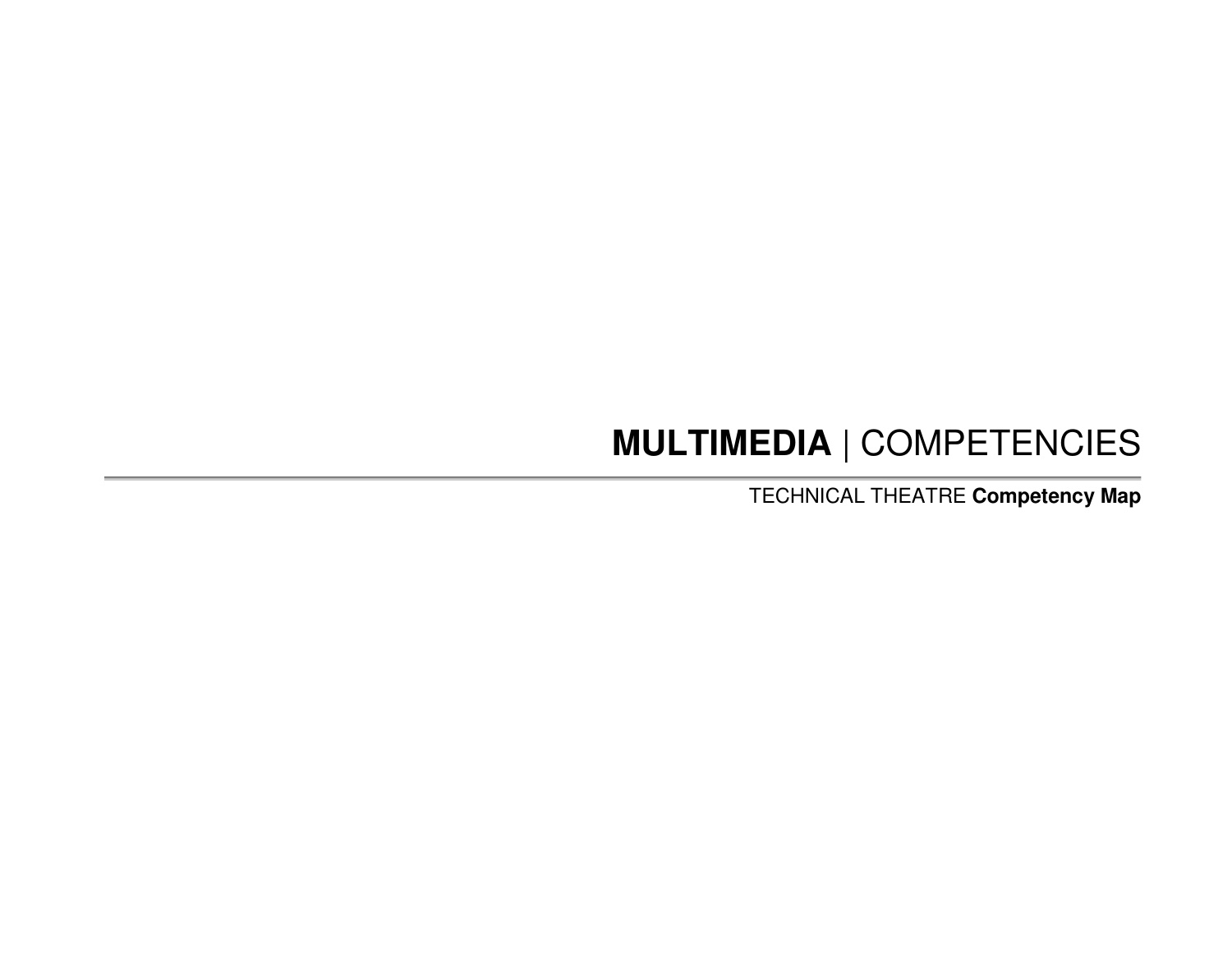# **MULTIMEDIA |** COMPETENCIES – TECHNICAL THEATRE

| <b>WSQ Qual</b><br>Level | <b>Job Roles</b>              | <b>Competency Unit</b><br>Code | <b>Specialisation Competency Units</b>                         | Competency<br><b>Unit Code</b> | <b>Core Competency Units</b>                                                         |
|--------------------------|-------------------------------|--------------------------------|----------------------------------------------------------------|--------------------------------|--------------------------------------------------------------------------------------|
|                          |                               | CI-AVO-401S-1                  | Develop and implement the multimedia design *                  | ES-JS-301G-1                   | Maintain workplace safety and health policies<br>and procedures *                    |
|                          | Head -                        | CI-AVO-403S-0                  | Document changing and finalised multimedia<br>requirements     | CI-TT-401C-0                   | Maintain budget and inventory of equipment and<br>consumables                        |
|                          | <b>Multimedia</b>             | CI-AVO-404S-0                  | Assess performance environments for<br>multimedia purposes     |                                |                                                                                      |
|                          |                               | CI-AVO-405S-0                  | Organise storage of multimedia equipment                       |                                |                                                                                      |
|                          | <b>Senior</b><br>Technician - | CI-AVO-303S-1                  | Operate multimedia equipment *                                 | ES-JS-301G-1                   | Maintain workplace safety and health policies<br>and procedures *                    |
|                          |                               | CI-AVO-305S-1                  | Supervise the installation of multimedia<br>equipment *        | CI-HR-407C-0                   | Participate in, facilitate and promote effective<br>working of individuals and teams |
|                          | Multimedia                    | CI-SO-310S-1                   | Document and store media *                                     |                                |                                                                                      |
|                          |                               | CI-AVO-306S-1                  | Maintain and troubleshoot multimedia<br>equipment <sup>*</sup> |                                |                                                                                      |
|                          | Technician -                  | CI-AVO-207S-1                  | Prepare multimedia equipment for installation                  | CI-SM-205C-1                   | Assist in the Pre-Production Process *                                               |
|                          | <b>Multimedia</b>             |                                | and dismantling *                                              | CI-HS-207E-0                   | Contribute to health and safety in the workplace                                     |
|                          |                               | CI-AVO-208S-1                  | Install, test and maintain multimedia equipment*               |                                |                                                                                      |

\*Competency Standard available

#### **Legend for Competency Unit Code**

- Creative Industries WSQ Framework **CI** Creative Industries WSQ Framework **HS** Health and Safety competency category
- **AVO** Audio Visual Operations / Multimedia competency category **JS** Workplace Safety and Health competency **ES** Employability Skills WSQ Framework **SM** Stage Management competency category
- **ES** Employability Skills WSQ Framework SM
- **HR** Human Resources competency category **TT**
- 
- Workplace Safety and Health competency category
- 
- Technical Theatre competency category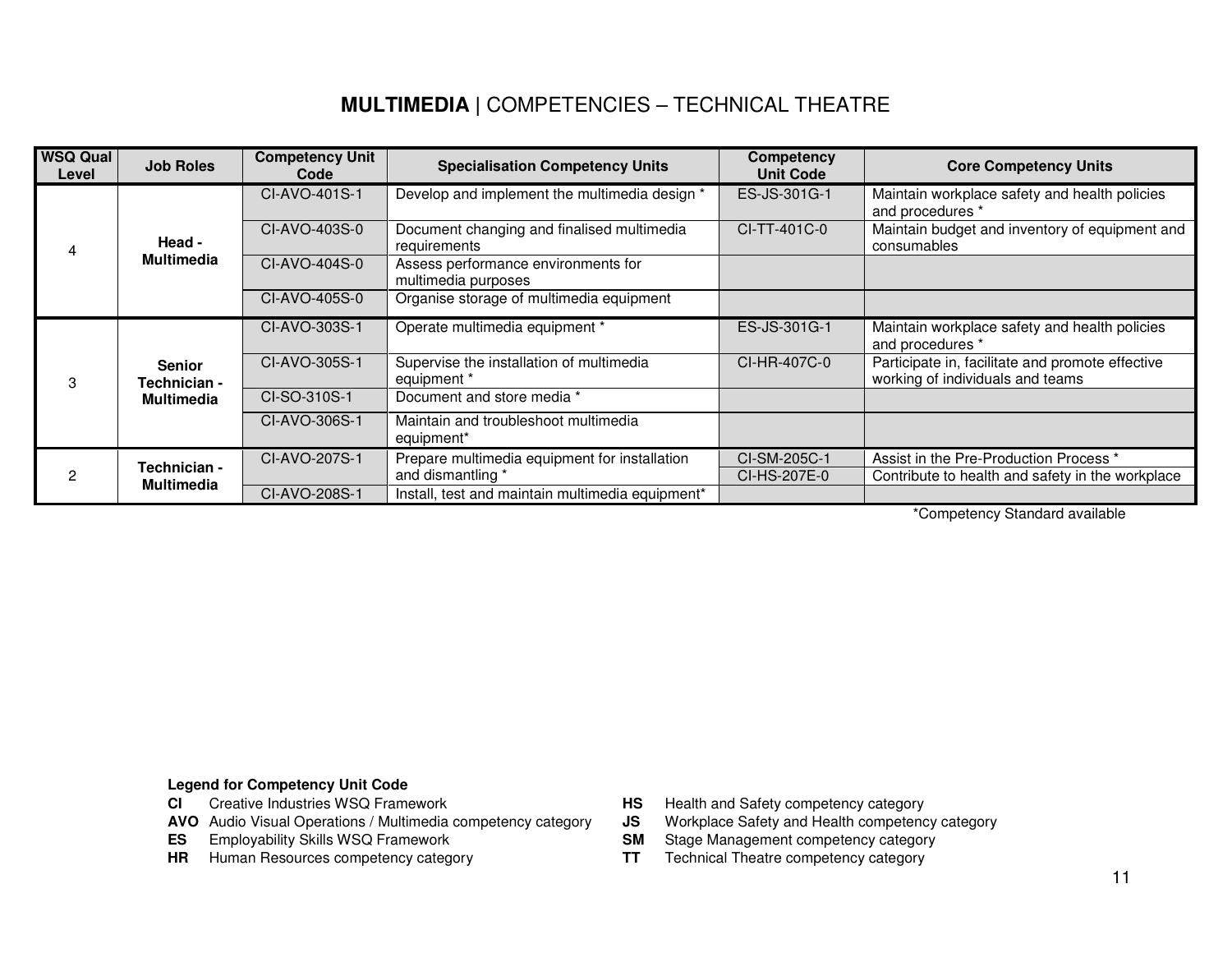# **PRODUCTION** | COMPETENCIES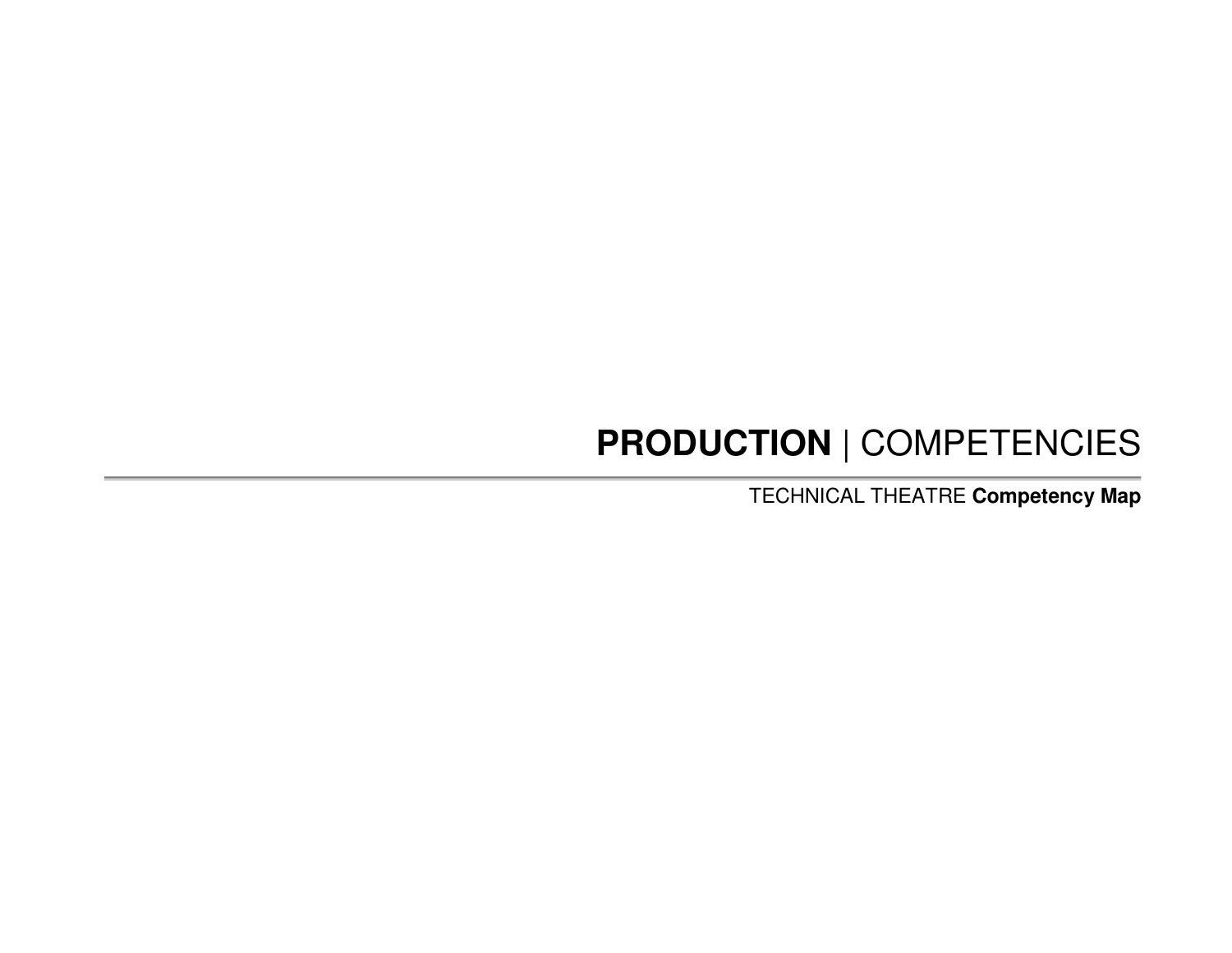# **PRODUCTION |** COMPETENCIES – TECHNICAL THEATRE

| <b>WSQ Qual</b><br>Level | <b>Job Roles</b>                 | Competency<br><b>Unit Code</b> | <b>Specialisation Competency Units</b>                                               | Competency<br><b>Unit Code</b> | <b>Core Competency Units</b>                                                                               |
|--------------------------|----------------------------------|--------------------------------|--------------------------------------------------------------------------------------|--------------------------------|------------------------------------------------------------------------------------------------------------|
|                          |                                  | CI-SM-401S-0                   | Coordinate and facilitate the production<br>requirements for running a show *        | CI-TT-501C-0                   | Apply knowledge of technical theatre operations<br>management                                              |
|                          | <b>Production</b>                | CI-SM-501S-0                   | Coordinate, facilitate and schedule manpower<br>and production resource requirements | ES-JS-401G-1                   | Manage workplace safety and health system *                                                                |
| 5                        | Manager                          |                                |                                                                                      | CI-TVP-410S-1                  | Manage the selection and negotiation of<br>contracts and deal memos of the production<br>crew <sup>3</sup> |
|                          |                                  |                                |                                                                                      | CI-TT-503C-0                   | Prepare and control production budgets                                                                     |
|                          |                                  | CI-SM-404S-0                   | Liaise with other venues / companies to<br>facilitate touring productions            | ES-JS-301G-1                   | Maintain workplace safety and health policies<br>and procedures *                                          |
| 4                        | <b>Production</b><br>Coordinator | CI-SM-406S-0                   | Schedule rehearsal, performance, venue, and<br>technical schedules                   | CI-TT-401C-0                   | Maintain budget and inventory of equipment and<br>consumables                                              |
|                          |                                  | CI-SM-407S-0                   | Orient facility visitors and visiting productions to<br>the performance locations    |                                |                                                                                                            |

\*Competency Standard available

#### **Legend for Competency Unit Code**

- Creative Industries WSQ Framework
- 
- 
- **HS** Health and Safety competency category<br> **HR** Human Resources competency category<br> **HR** Human Resources competency category<br> **HR** Human Resources competency category **HR** Human Resources competency category
- **CI** Creative Industries WSQ Framework **JS** Workplace Safety and Health competency category
- **ES** Employability Skills WSQ Framework **SM Stage Management competency category** 
	- Technical Theatre competency category
	-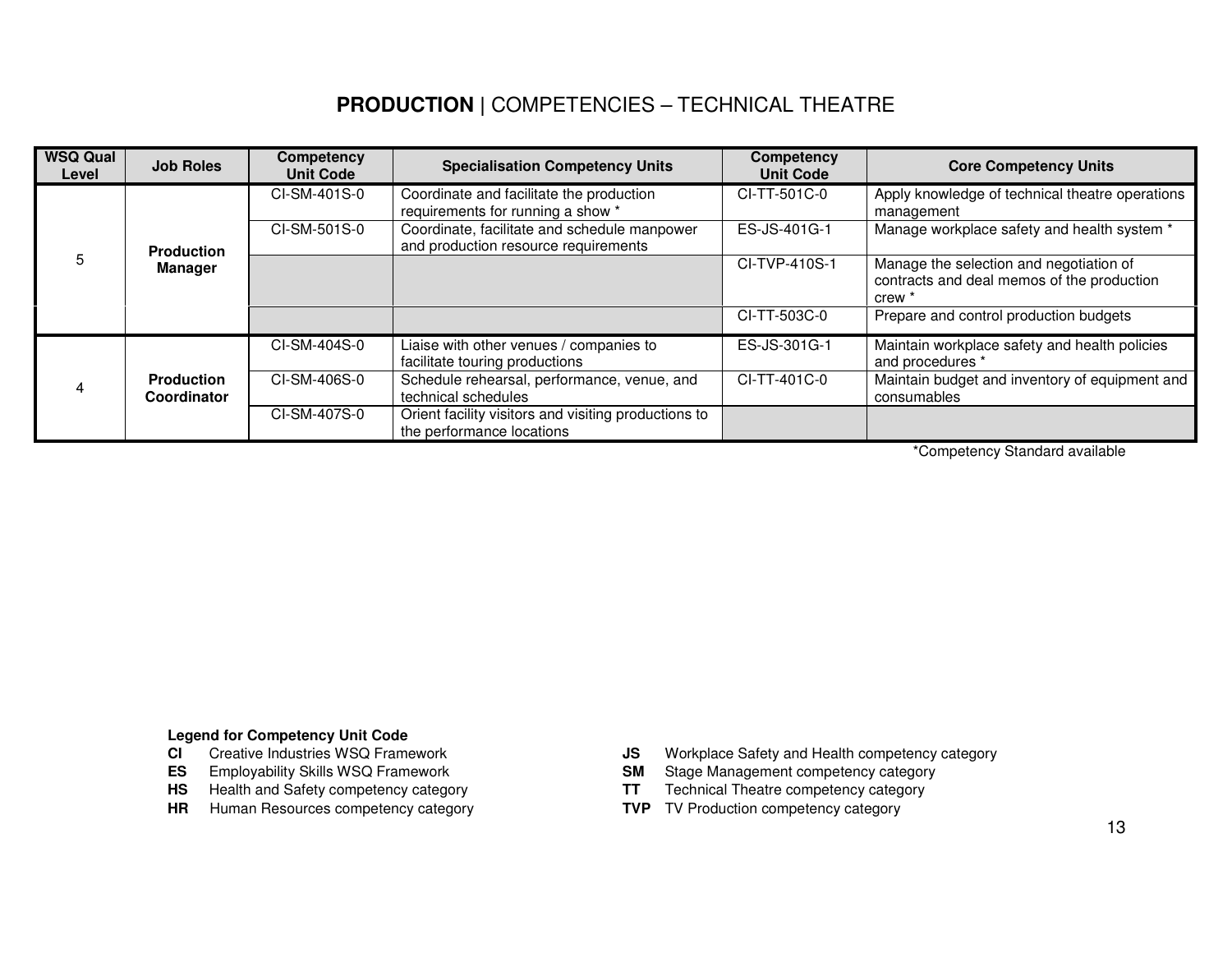# **STAGE MANAGEMENT** | COMPETENCIES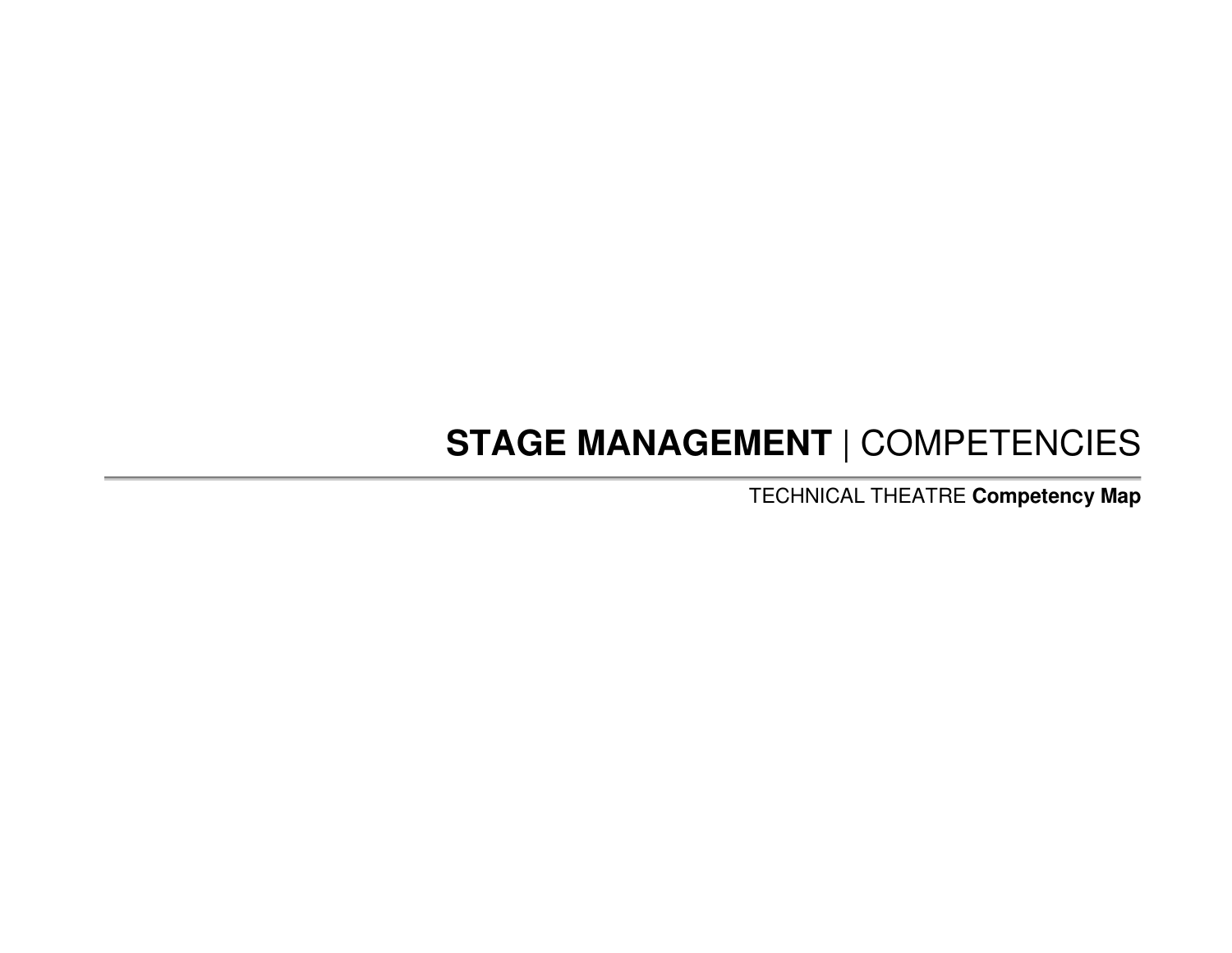# **STAGE MANAGEMENT |** COMPETENCIES – TECHNICAL THEATRE

| <b>WSQ Qual</b><br>Level | <b>Job Roles</b>                         | Competency<br><b>Unit Code</b> | <b>Specialisation Competency Units</b>                                                                           | Competency<br><b>Unit Code</b> | <b>Core Competency Units</b>                                                         |
|--------------------------|------------------------------------------|--------------------------------|------------------------------------------------------------------------------------------------------------------|--------------------------------|--------------------------------------------------------------------------------------|
|                          |                                          | CI-SM-402S-0                   | Coordinate and facilitate the rehearsal process<br>of a production *                                             | ES-JS-301G-1                   | Maintain workplace safety and health policies<br>and procedures *                    |
|                          | <b>Stage Manager</b>                     | CI-SM-403S-0                   | Follow prompt book for the purpose of effectively<br>calling the show *                                          | CI-TT-401C-0                   | Maintain budget and inventory of equipment and<br>consumables                        |
|                          | <b>Show Caller</b><br>(Deputy Stage      | CI-SM-408S-0                   | Manage the rehearsals, schedules, and<br>performances                                                            |                                |                                                                                      |
|                          | Manager)                                 | CI-SM-405S-1                   | Develop the prompt book and disseminate<br>relevant information to production departments *                      |                                |                                                                                      |
|                          |                                          | CI-SM-410S-0                   | Draw up rehearsal schedules                                                                                      |                                |                                                                                      |
| 3                        |                                          | CI-SM-301S-1                   | Assist and review the rehearsal process and<br>performance *                                                     | ES-JS-301G-1                   | Maintain workplace safety and health policies<br>and procedures *                    |
|                          | <b>Assistant</b><br><b>Stage Manager</b> | CI-SM-303S-1                   | Record movement of performers, scenery, and<br>props and set dimensions of rehearsal and<br>performance spaces * | CI-HR-407C-0                   | Participate in, facilitate and promote effective<br>working of individuals and teams |
|                          |                                          | CI-SM-302S-1                   | Cue performers and stagehands during<br>rehearsal and performance *                                              |                                |                                                                                      |

\*Competency Standard available

**Legend for Competency Unit Code** 

- Creative Industries WSQ Framework
- 
- **HR Human Resources competency category SM Stage Management competency category**
- **HS** Health and Safety competency category
- **ES** Employability Skills WSQ Framework **Gives Constant Constant JS** Workplace Safety and Health competency category
	-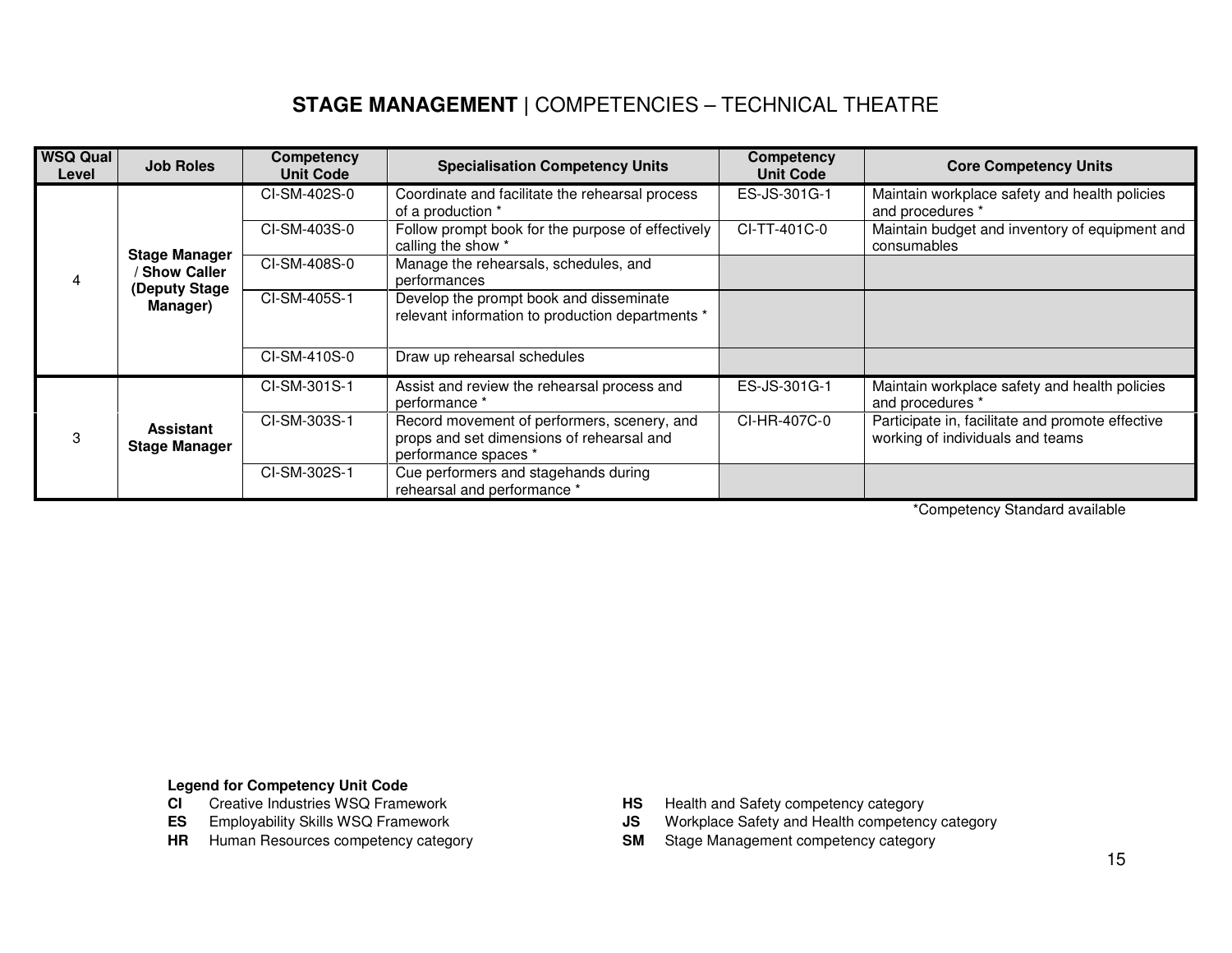# **STAGE** | COMPETENCIES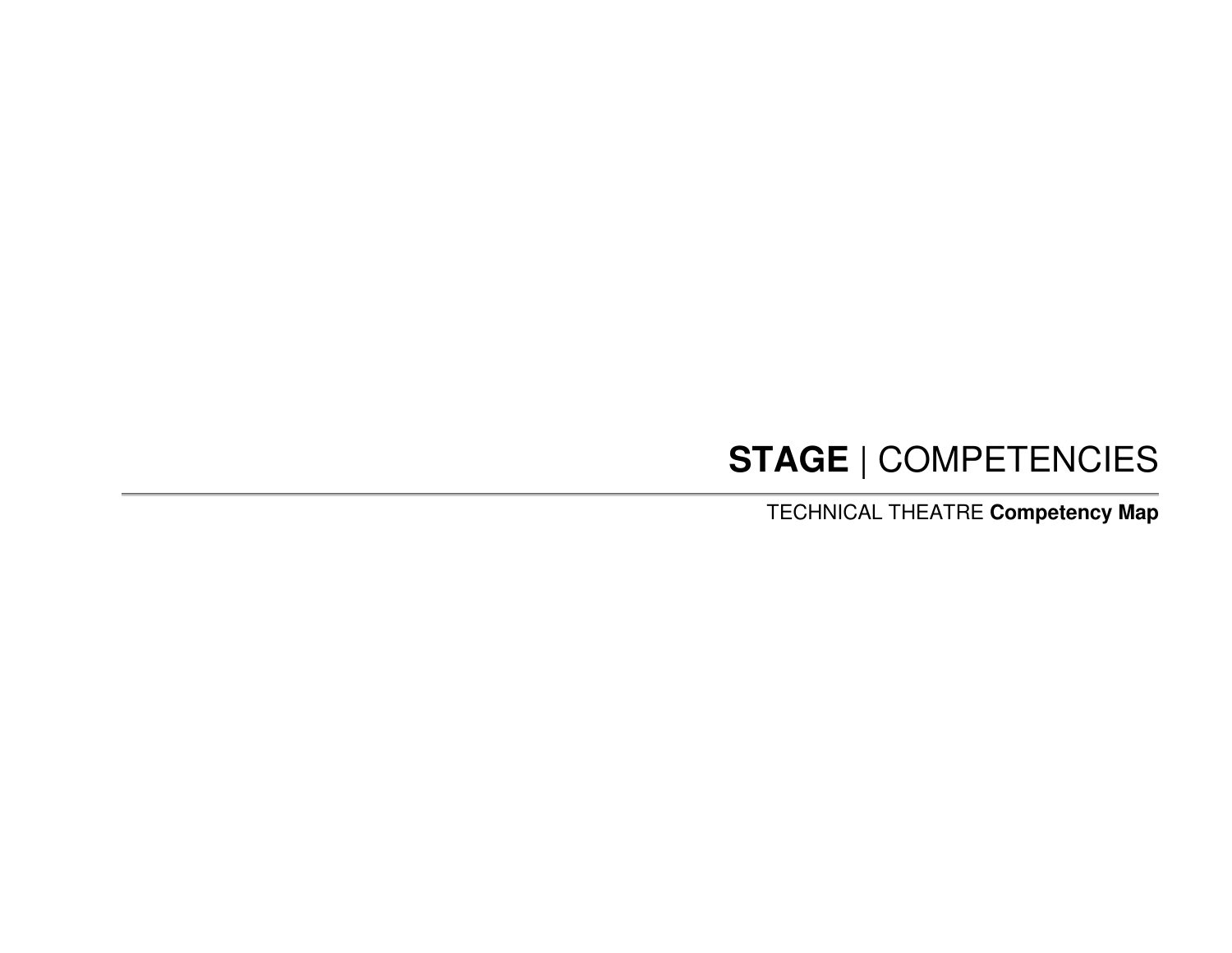# **STAGE |** COMPETENCIES – TECHNICAL THEATRE

| <b>WSQ Qual</b><br>Level | <b>Job Roles</b>                   | Competency<br><b>Unit Code</b> | <b>Specialisation Competency Units</b>                                       | <b>Competency</b><br><b>Unit Code</b> | <b>Core Competency Units</b>                                                                      |
|--------------------------|------------------------------------|--------------------------------|------------------------------------------------------------------------------|---------------------------------------|---------------------------------------------------------------------------------------------------|
|                          |                                    | CI-TT-504S-0                   | Determine technical requirements for<br>performance, facility use and rental | CI-TT-501C-0                          | Apply knowledge of technical theatre operations<br>management                                     |
|                          | <b>Technical</b><br>Director /     | CI-TT-402S-0                   | Monitor equipment and arrange for repair or<br>replacement                   | ES-JS-401G-1                          | Manage workplace safety and health system *                                                       |
| 5                        | <b>Technical</b><br><b>Manager</b> | CI-SET-501S-0                  | Oversee the technical aspects of the set design<br>and construction          | CI-TVP-410S-1                         | Manage the selection and negotiation of<br>contracts and deal memos of the production<br>$crew^*$ |
|                          |                                    |                                |                                                                              | CI-TT-503C-0                          | Prepare and control production budgets                                                            |
|                          |                                    | CI-TT-409C-0                   | Manage scenic production operations                                          | ES-JS-301G-1                          | Maintain workplace safety and health policies<br>and procedures *                                 |
| 4                        | Head -                             | CI-RIG-401S-0                  | Manage the flying and movement of scenery                                    | CI-TT-401C-0                          | Maintain budget and inventory of equipment and<br>consumables                                     |
|                          | <b>Staging</b>                     | CI-PRO-401S-0                  | Facilitate the provision of special effects and<br>action props *            |                                       |                                                                                                   |
|                          |                                    | CI-SET-407S-0                  | Assess performance environments for staging<br>purposes                      |                                       |                                                                                                   |
|                          | <b>Senior</b>                      | CI-SET-302S-1                  | Repair and maintain stage mechanisms *                                       | ES-JS-301G-1                          | Maintain workplace safety and health policies<br>and procedures *                                 |
| 3                        | Technician -<br><b>Staging</b>     | CI-SET-304S-1                  | Repair and maintain scenery *                                                | CI-HR-407C-0                          | Participate in, facilitate and promote effective<br>working of individuals and teams              |
|                          |                                    | CI-SET-301S-0                  | Test, maintain and monitor floor scenic elements                             |                                       |                                                                                                   |
| 3                        |                                    | CI-FLY-301S-1                  | Operate fly system for humans *                                              | ES-JS-301G-1                          | Maintain workplace safety and health policies<br>and procedures *                                 |
|                          | <b>Senior</b>                      | CI-FLY-302S-1                  | Fly scenery pieces and production elements *                                 | CI-HR-407C-0                          | Participate in, facilitate and promote effective<br>working of individuals and teams              |
|                          | Technician -<br><b>Flying</b>      | CI-FLY-303S-0                  | Programme computer and electrical based fly<br>systems                       |                                       |                                                                                                   |
|                          |                                    | CI-RIG-303S-0                  | Set up and take down flown components *                                      |                                       |                                                                                                   |
|                          |                                    | CI-FLY-304S-0                  | Test, maintain and monitor flying scenic<br>elements                         |                                       |                                                                                                   |

#### **Legend for Competency Unit Code**

- Creative Industries WSQ Framework
- **CI** Creative Industries WSQ Framework **PRO** Production competency category<br> **PRO** Production competency category<br> **PRO** Production competency category **ES** Employability Skills WSQ Framework **RIG** Rigging competency category **Fig. 3.1 AU CONFIGUARY RIG RIG RIG RIG RIG RIG RIG RIG RIG RIG RIG RIG RIG RIG RIG RIG RIG RIG RIG RIG RI**
- **Fly** Flying competency category
- **HR** Human Resources competency category **SM** Stage Management competency category
- 
- **HS** Health and Safety competency category<br> **JS** Workplace Safety and Health competency category **TVP** TV Production competency category **JS** Workplace Safety and Health competency category
- 
- 
- 
- -
	-

\*Competency Standard available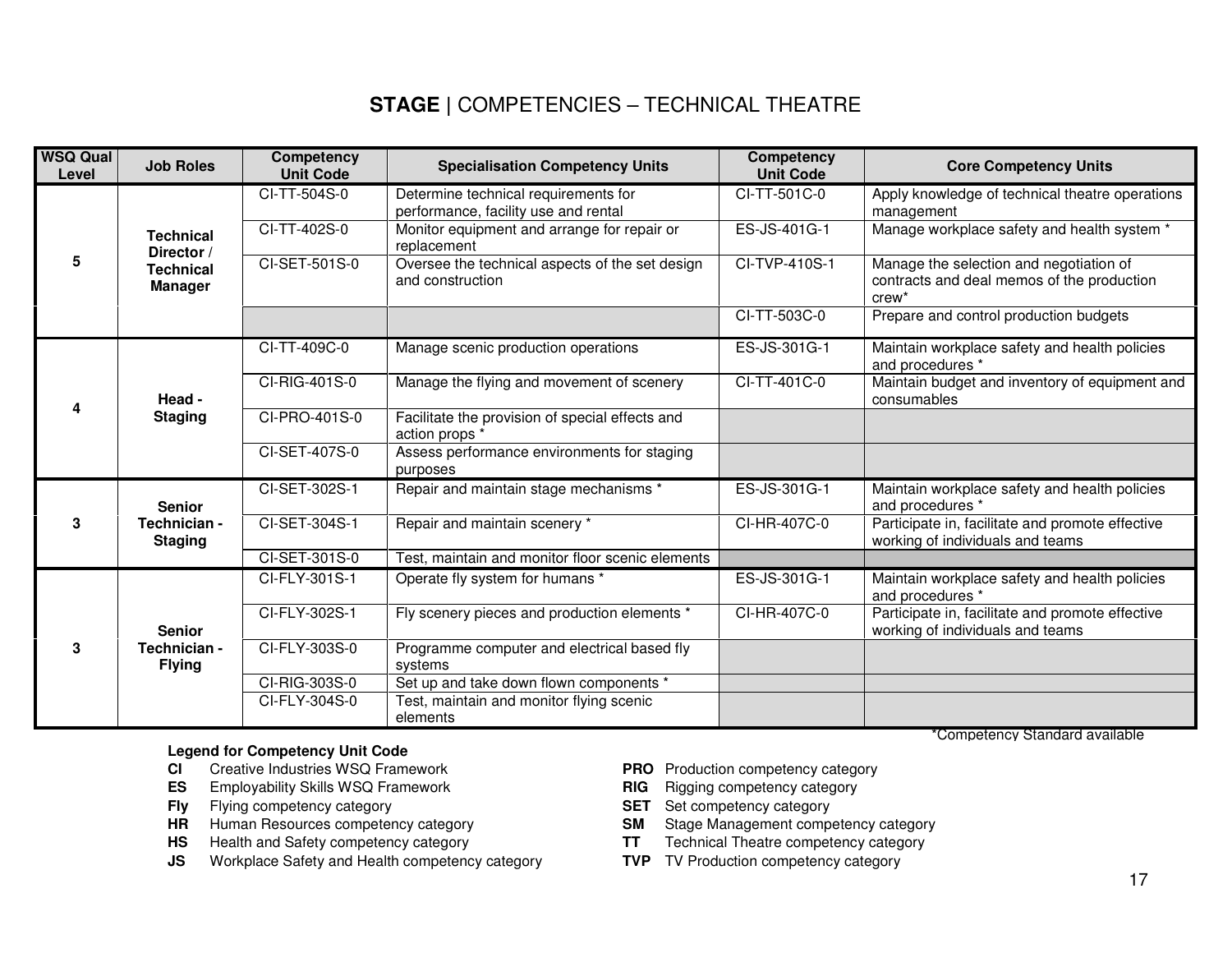## **STAGE |** COMPETENCIES – TECHNICAL THEATRE

| <b>WSQ Qual</b><br>Level | <b>Job Roles</b>               | Competency<br><b>Unit Code</b> | <b>Specialisation Competency Units</b>                                                | Competency<br><b>Unit Code</b> | <b>Core Competency Units</b>                                                         |
|--------------------------|--------------------------------|--------------------------------|---------------------------------------------------------------------------------------|--------------------------------|--------------------------------------------------------------------------------------|
|                          |                                | CI-RIG-304S-1                  | Set up, remove and store all rigging equipment*                                       | ES-JS-301G-1                   | Maintain workplace safety and health policies<br>and procedures *                    |
|                          | <b>Senior</b>                  | CI-RIG-307S-1                  | Plan basic rigging systems *                                                          | CI-HR-407C-0                   | Participate in, facilitate and promote effective<br>working of individuals and teams |
| 3                        | Technician -                   | CI-RIG-306S-1                  | Install fly system for humans *                                                       |                                |                                                                                      |
|                          | Rigging                        | CI-RIG-305S-1                  | Install hoists, blocks and other suspension and<br>non-suspension rigging equipment * |                                |                                                                                      |
|                          |                                | CI-RIG-309S-1                  | Inspect, monitor and maintain rigging and<br>rigging system operations *              |                                |                                                                                      |
|                          |                                | CI-PRO-305S-0                  | Take responsibility for props before, during and<br>after a show                      | ES-JS-301G-1                   | Maintain workplace safety and health policies<br>and procedures *                    |
| 3                        | <b>Props Master</b>            | CI-PRO-401S-0                  | Facilitate the provision of special effects and<br>action props *                     | CI-HR-407C-0                   | Participate in, facilitate and promote effective<br>working of individuals and teams |
|                          |                                | CI-PRO-306S-1                  | Identify and implement props requirements *                                           |                                |                                                                                      |
| 2                        | Technician -<br><b>Staging</b> | CI-SET-204S-1                  | Set up, dismantle and store fixed and moving<br>set and scenery pieces *              | CI-SM-205C-1                   | Assist in the Pre-Production Process *                                               |
|                          |                                | CI-SET-205S-1                  | Undertake set and scenic moves that contribute<br>to rehearsals and performances *    | CI-HS-207E-0                   | Contribute to health and safety in the workplace*                                    |
|                          | Technician -                   | CI-RIG-201S-1                  | Apply elementary rigging principles *                                                 | CI-SM-205C-1                   | Assist in the Pre-Production Process *                                               |
| $\mathcal{P}$            | <b>Flying</b>                  | CI-FLY-201S-1                  | Assist in the flying of scenery pieces and<br>production elements *                   | CI-HS-207E-0                   | Contribute to health and safety in the workplace*                                    |
|                          | Technician -                   | CI-RIG-201S-1                  | Apply elementary rigging principles *                                                 | CI-SM-205C-1                   | Assist in the Pre-Production Process *                                               |
| 2                        | <b>Rigging</b>                 | CI-RIG-202S-1                  | Assemble and disassemble rigging for<br>production elements *                         | CI-HS-207E-0                   | Contribute to health and safety in the workplace*                                    |
|                          |                                | CI-PRO-207S-1                  | Support the performer in the use of props *                                           | CI-SM-205C-1                   | Assist in the Pre-Production Process *                                               |
| $\overline{c}$           | Technician -<br><b>Props</b>   | CI-PRO-209S-1                  | Document and store props *                                                            | CI-HS-207E-0                   | Contribute to health and safety in the workplace*                                    |
|                          |                                | CI-PRO-208S-1                  | Maintain and repair props *                                                           |                                |                                                                                      |

\*Competency Standard available

#### **Legend for Competency Unit Code:**

- Creative Industries WSQ Framework **CI** Creative Industries WSQ Framework **PRO** Production competency category<br> **PRO** Production competency category<br> **PRO** Production competency category
- **ES** Employability Skills WSQ Framework **RIG** Rigging competency category **Fig. 3.1 AU CONFIGUARY RIG RIG RIG RIG RIG RIG RIG RIG RIG RIG RIG RIG RIG RIG RIG RIG RIG RIG RIG RIG RI**
- **Fly** Flying competency category
- **HR** Human Resources competency category **SM** Stage Management competency category<br>**HS** Health and Safety competency category **SM** TT Technical Theatre competency category
- 
- **HS** Health and Safety competency category **TT** Technical Theatre competency category **JS** Workplace Safety and Health competency category **TVP** TV Production competency category **JS** Workplace Safety and Health competency category
- 
- 
- 
- Stage Management competency category
	-
	-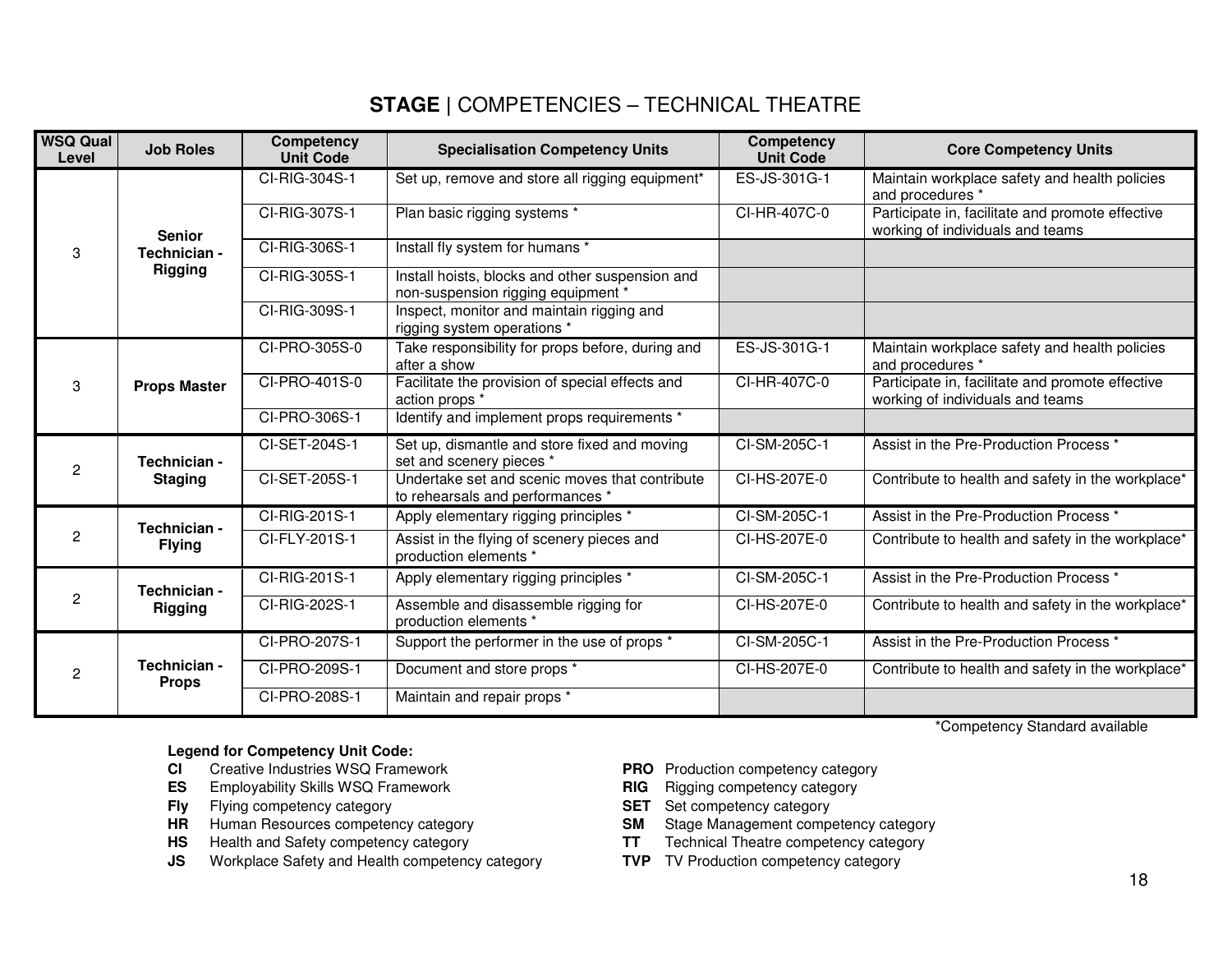# **SOUND** | COMPETENCIES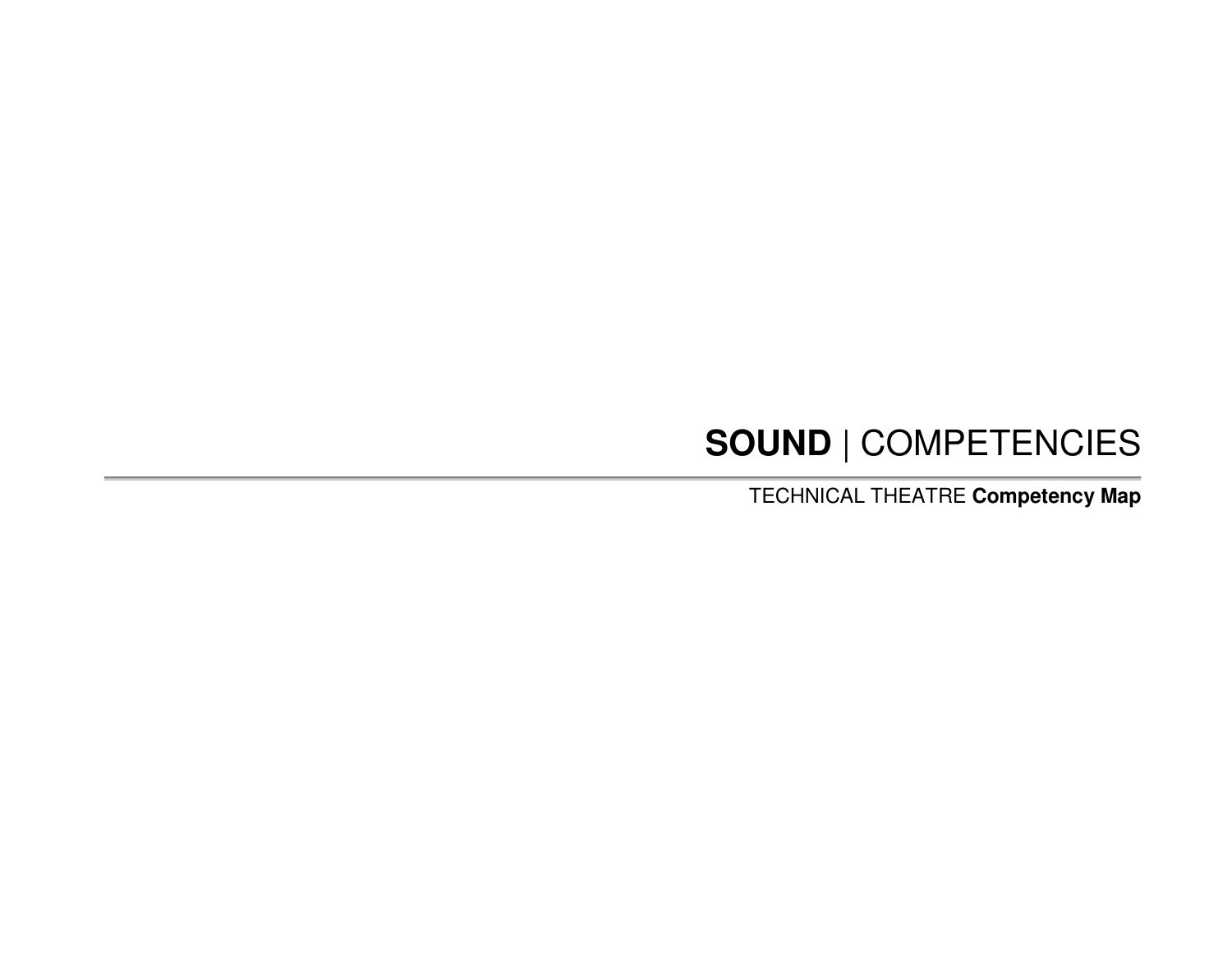## **SOUND |** COMPETENCIES – TECHNICAL THEATRE

| <b>WSQ Qual</b><br>Level | <b>Job Roles</b>                       | Competency<br><b>Unit Code</b> | <b>Specialisation Competency Units</b>                             | <b>Competency</b><br><b>Unit Code</b> | <b>Core Competency Units</b>                                                         |
|--------------------------|----------------------------------------|--------------------------------|--------------------------------------------------------------------|---------------------------------------|--------------------------------------------------------------------------------------|
|                          |                                        | CI-SO-402S-0                   | Assess live performance locations for sound *                      | ES-JS-301G-1                          | Maintain workplace safety and health policies<br>and procedures *                    |
| 4                        | <b>Head - Sound</b>                    | CI-SO-405S-0                   | Ensure the quality of the sound recording *                        | CI-TT-401C-0                          | Maintain budget and inventory of equipment and<br>consumables                        |
|                          |                                        | CI-SO-406S-0                   | Implement sound design *                                           |                                       |                                                                                      |
|                          |                                        | CI-SO-410S-0                   | Document changing and finalised sound<br>requirements              |                                       |                                                                                      |
| 3                        | <b>Senior</b><br>Technician -<br>Sound | CI-SO-215S-0                   | Plan, source, and prepare supplementary sound<br>material          | ES-JS-301G-1                          | Maintain workplace safety and health policies<br>and procedures *                    |
|                          |                                        | CI-SO-309S-1                   | Supervise the installation and dismantling of<br>sound equipment * | CI-HR-407C-0                          | Participate in, facilitate and promote effective<br>working of individuals and teams |
|                          |                                        | CI-SO-312S-1                   | Perform basic maintenance and repair of audio<br>equipment *       |                                       |                                                                                      |
|                          |                                        | CI-SO-310S-1                   | Document and store media *                                         |                                       |                                                                                      |
|                          |                                        | CI-SO-313S-1                   | Operate sound equipment in a live setting *                        |                                       |                                                                                      |
| 2                        |                                        | CI-SO-208S-1                   | Prepare sound equipment for installation and                       | CI-SM-205C-1                          | Assist in the Pre-Production Process *                                               |
|                          | Technician -<br>Sound                  |                                | dismantling *                                                      | CI-HS-207E-0                          | Contribute to health and safety in the workplace*                                    |
|                          |                                        | CI-SO-209S-1                   | Install, test and maintain sound equipment *                       |                                       |                                                                                      |

\*Competency Standard available

## **Legend for Competency Unit Code CI** Creative Industries WSQ Frame

- Creative Industries WSQ Framework
- **ES** Employability Skills WSQ Framework **SM** SM
- **HR** Human Resources competency category **SO** Sound competency category
- **HS** Health and Safety competency category **TT**
- **JS** Workplace Safety and Health competency category<br> **SM** Stage Management competency category
- 
- 
- Technical Theatre competency category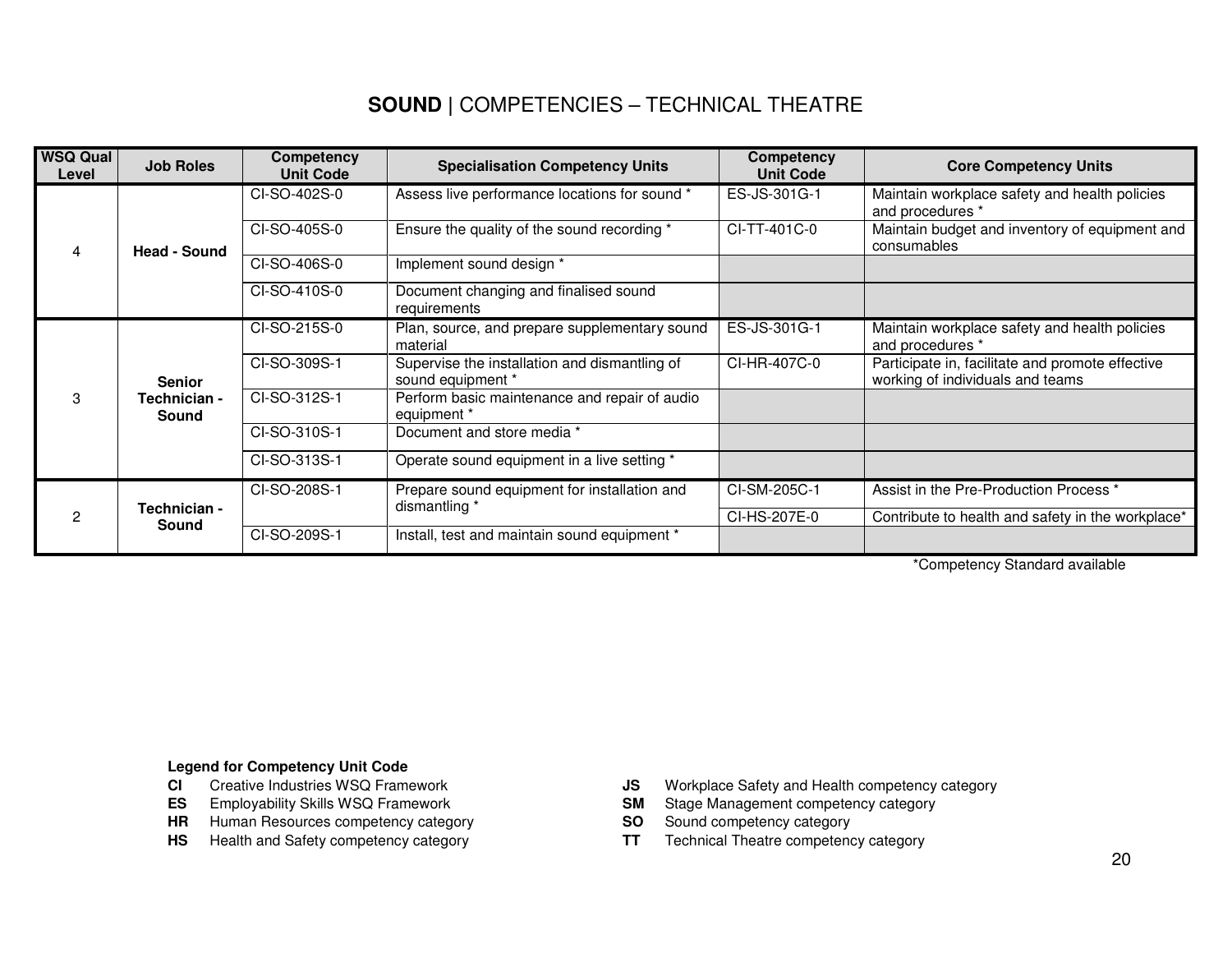# **WARDROBE** | COMPETENCIES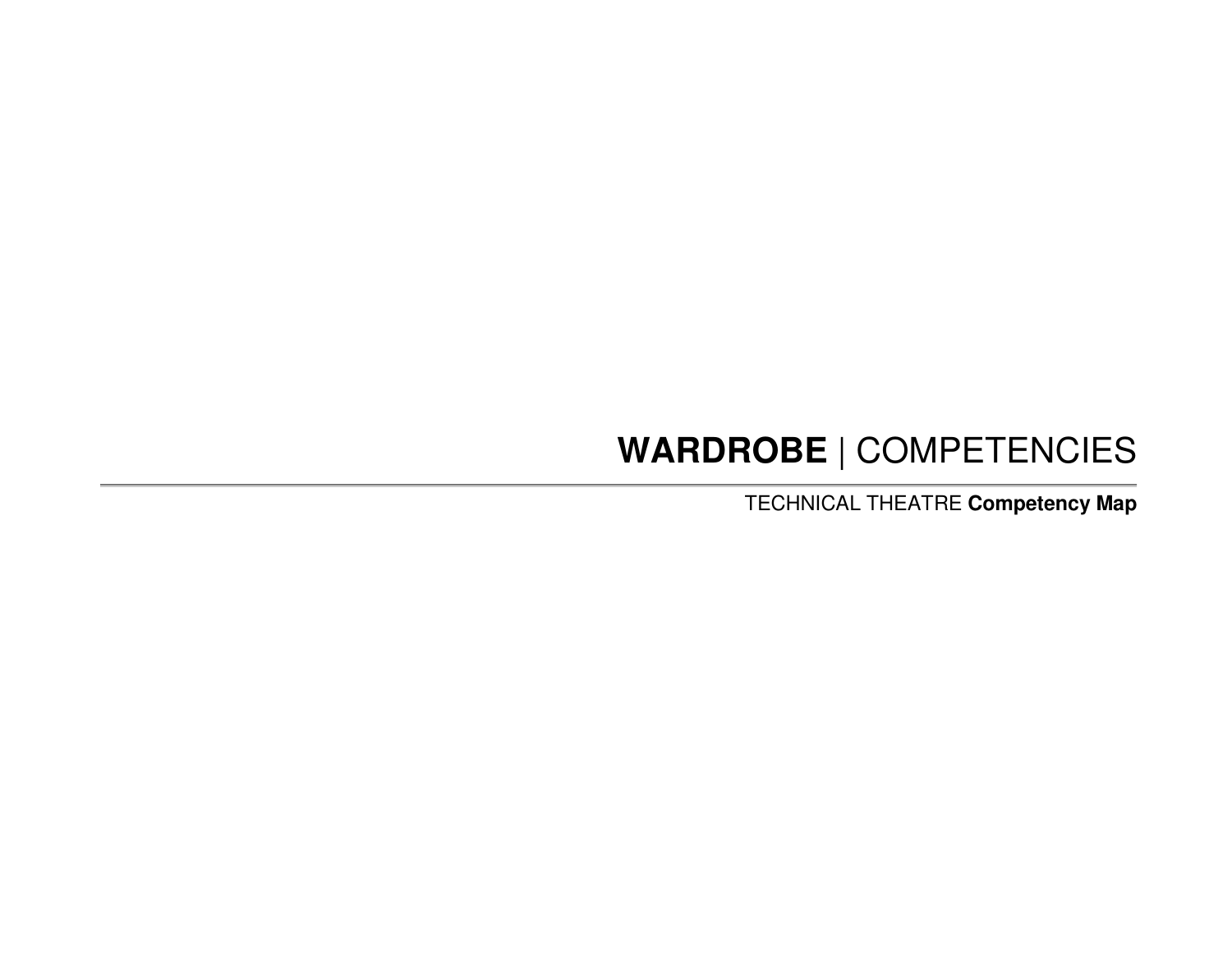# **WARDROBE |** COMPETENCIES – TECHNICAL THEATRE

| <b>WSQ Qual</b><br>Level | <b>Job Roles</b>                          | Competency<br><b>Unit Code</b> | <b>Specialisation Competency Units</b>                                                  | Competency<br><b>Unit Code</b> | <b>Core Competency Units</b>                                                         |
|--------------------------|-------------------------------------------|--------------------------------|-----------------------------------------------------------------------------------------|--------------------------------|--------------------------------------------------------------------------------------|
| 4                        | Head -<br>Wardrobe                        | CI-COS-406S-0                  | Acquire resources to meet costume design<br>requirements                                | ES-JS-301G-1                   | Maintain workplace safety and health policies<br>and procedures *                    |
|                          |                                           | CI-TVHM-401S-0                 | Manage the fabrication and application of<br>costumes, wigs, and make-up for performers | CI-TT-401C-0                   | Maintain budget and inventory of equipment and<br>consumables                        |
|                          |                                           | CI-COS-301S-1                  | Identify costumes, makeup, and hair<br>requirements to meet production's design *       |                                |                                                                                      |
| 3                        | <b>Senior</b><br>Technician -<br>Wardrobe | CI-COS-303S-1                  | Organise the transfer and storage of costumes*                                          | ES-JS-301G-1                   | Maintain workplace safety and health policies<br>and procedures *                    |
|                          |                                           | CI-TVHM-303S-0                 | Maintain costumes, hair, and make-up<br>throughout the production                       | CI-HR-407C-0                   | Participate in, facilitate and promote effective<br>working of individuals and teams |
|                          |                                           | CI-TVHM-304S-0                 | Oversee fittings for costumes, wigs, and facial<br>hair                                 |                                |                                                                                      |
|                          |                                           | CI-COS-305S-0                  | Oversee fittings for millinery, soft props,<br>articulated and manipulated objects      |                                |                                                                                      |
| $\overline{2}$           | Technician -<br>Costume                   | CI-COS-204S-1                  | Issue and store costumes for use by performers<br>in a production *                     | CI-SM-205C-1                   | Assist in the Pre-Production Process *                                               |
|                          |                                           | CI-COS-205S-1                  | Prepare costumes and dress performers *                                                 | CI-HS-207E-0                   | Contribute to health and safety in the workplace*                                    |
|                          |                                           | CI-COS-302S-1                  | Make and repair costumes *                                                              |                                |                                                                                      |
| 2                        | Technician -<br>Make-Up                   | CI-TVHM-301S-0                 | Apply and maintain make-up                                                              | CI-SM-205C-1                   | Assist in the Pre-Production Process *                                               |
|                          |                                           | CI-TVHM-201S-0                 | Document changing and finalised make-up<br>requirements                                 | CI-HS-207E-0                   | Contribute to health and safety in the workplace*                                    |
|                          |                                           | CI-TVHM-306S-0                 | Apply and maintain special effects make-up and<br>prosthetics                           |                                |                                                                                      |
|                          |                                           | CI-TT-401C-0                   | Maintain budget and inventory of equipment and<br>consumables                           |                                |                                                                                      |
| 2                        | Technician -<br><b>Hair</b>               | CI-TVHM-305S-0                 | Style hair                                                                              | CI-SM-205C-1                   | Assist in the Pre-Production Process *                                               |
|                          |                                           | CI-TVHM-202S-0                 | Document changing and finalised hair<br>requirements                                    | CI-HS-207E-0                   | Contribute to health and safety in the workplace*                                    |
|                          |                                           | CI-TVHM-203S-0                 | Plan, prepare and apply wigs / hair pieces                                              |                                |                                                                                      |

\*Competency Standard available

#### **Legend for Competency Unit Code**

- **CI** Creative Industries WSQ Framework
- 
- 
- 
- **HS** Health and Safety competency category
- **CI** Creative Industries WSQ Framework **JS** Workplace Safety and Health competency category<br> **COS** Costume competency category<br> **COS** Costume competency category
	- **SM** Stage Management competency category
- **ES** Employability Skills WSQ Framework **TT** Technical Theatre competency category<br>**HR** Human Resources competency category **TVHM** TV and Film Hair and Make-up competen
- **HR** Human Resources competency category **TVHM** TV and Film Hair and Make-up competency category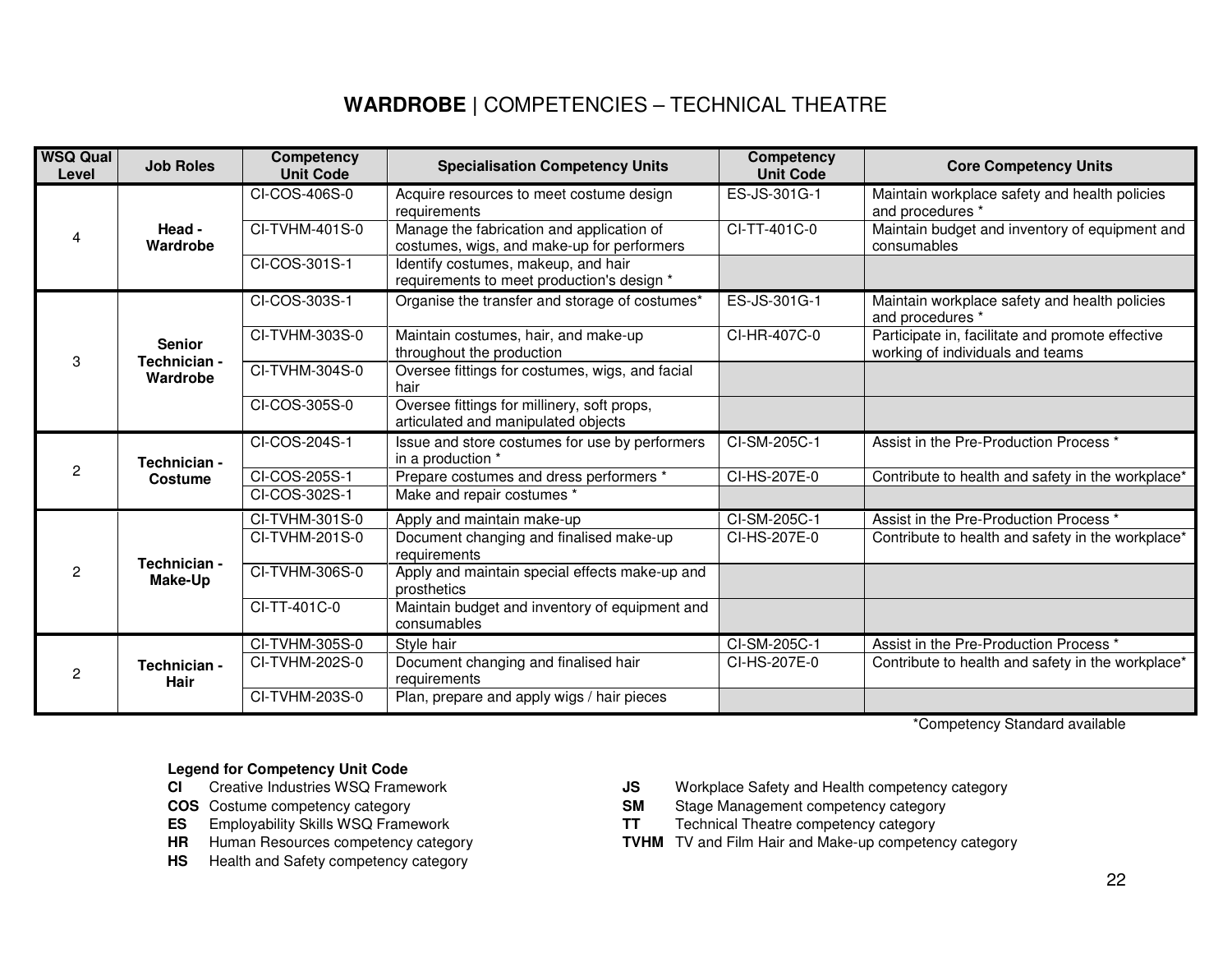# **STAGEHAND / CREW** | COMPETENCIES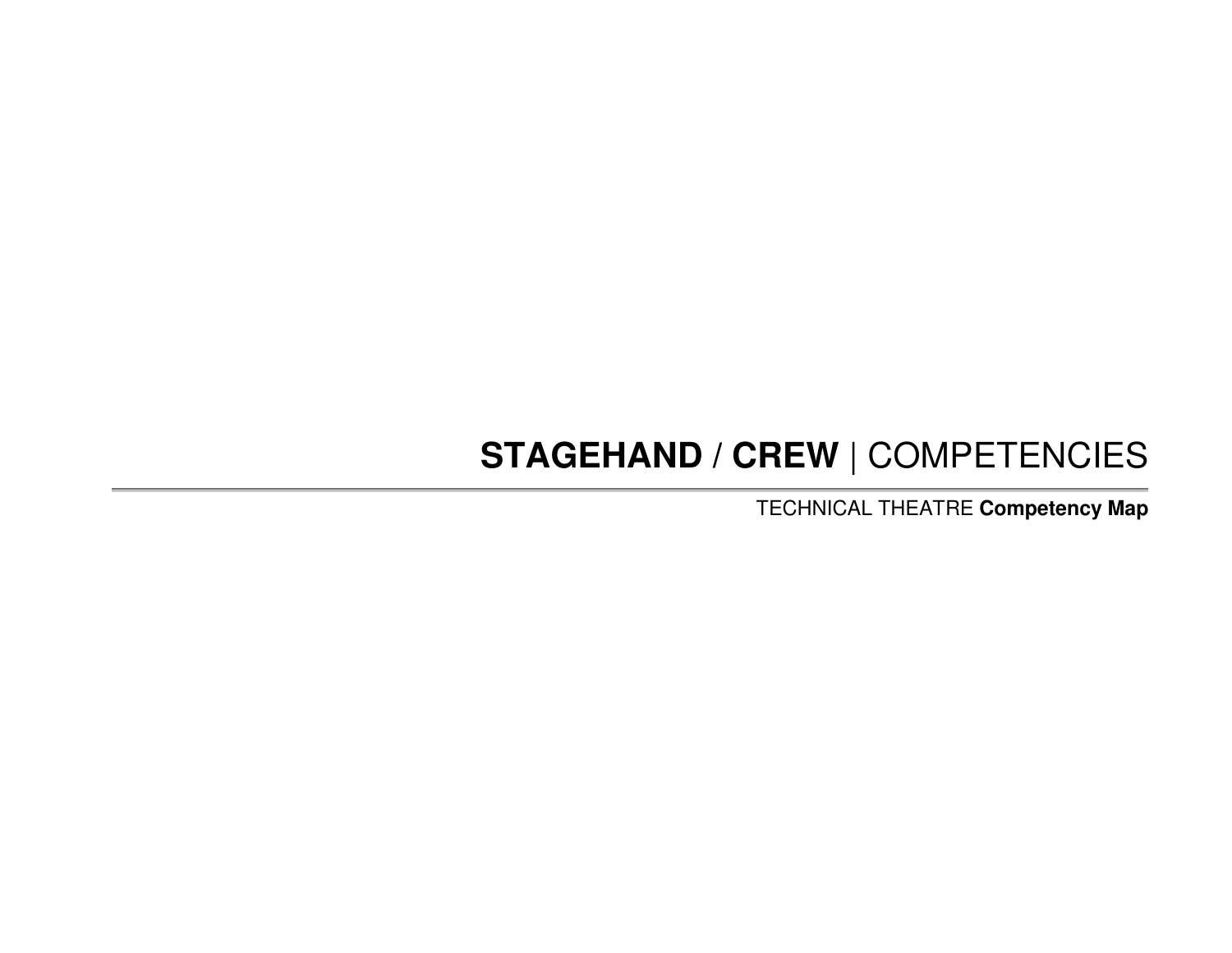### **STAGEHAND / CREW** | COMPETENCIES - TECHNICAL THEATRE

| <b>WSQ Qual</b><br>Level | <b>Job Roles</b>    | Competency<br><b>Unit Code</b> | <b>Specialisation Competency Units</b>                      | Competency<br><b>Unit Code</b> | <b>Core Competency Units</b>                                                                |
|--------------------------|---------------------|--------------------------------|-------------------------------------------------------------|--------------------------------|---------------------------------------------------------------------------------------------|
|                          | Stagehand /<br>Crew | CI-LIG-101S-1                  | Demonstrate understanding of basic lighting<br>operations * | CI-HS-207E-0                   | Contribute to health and safety in the workplace*                                           |
|                          |                     | CI-SET-108S-1                  | Perform elementary stagecraft *                             | CI-SM-206C-0                   | Work at height * (See Advisory)                                                             |
|                          |                     | CI-SM-101S-1                   | Perform basic stage operations *                            | CI-TT-101C-1                   | Erect, maintain and dismantle working platforms<br>and accessing equipment * (See Advisory) |
|                          |                     | CI-SO-101S-1                   | Demonstrate understanding of basic sound<br>operations *    | CI-TT-102C-1                   | Demonstrate knowledge of production and<br>technical theatre practice *                     |

\*Competency Standard available

**Advisory:** The Technical Theatre (TT) Workforce Skills Qualifications (WSQ) Competency Standards "Work at height" (WAH) and WSQ "Erect, maintain and dismantle working platforms and accessing equipment" are TT industry training standards intended for contextualised skills training specific to TT and related sectors. These 2 WSQ CS are currently not automatically accredited by the Ministry of Manpower (MOM). Persons responsible (i.e. employer, training providers etc.) must ensure adequate training is provided for persons working at height in accordance with the Workplace Safety and Health (WSH) Act 2006, Work At Height (WAH) Regulations 2013, WSH WAH (Amendment) Regulation 2014, and in accordance with MOM issued WAH Curriculum Development Advisory (CDA) and the Mobile Elevated Work Platform (MEWP) CDA, where applicable.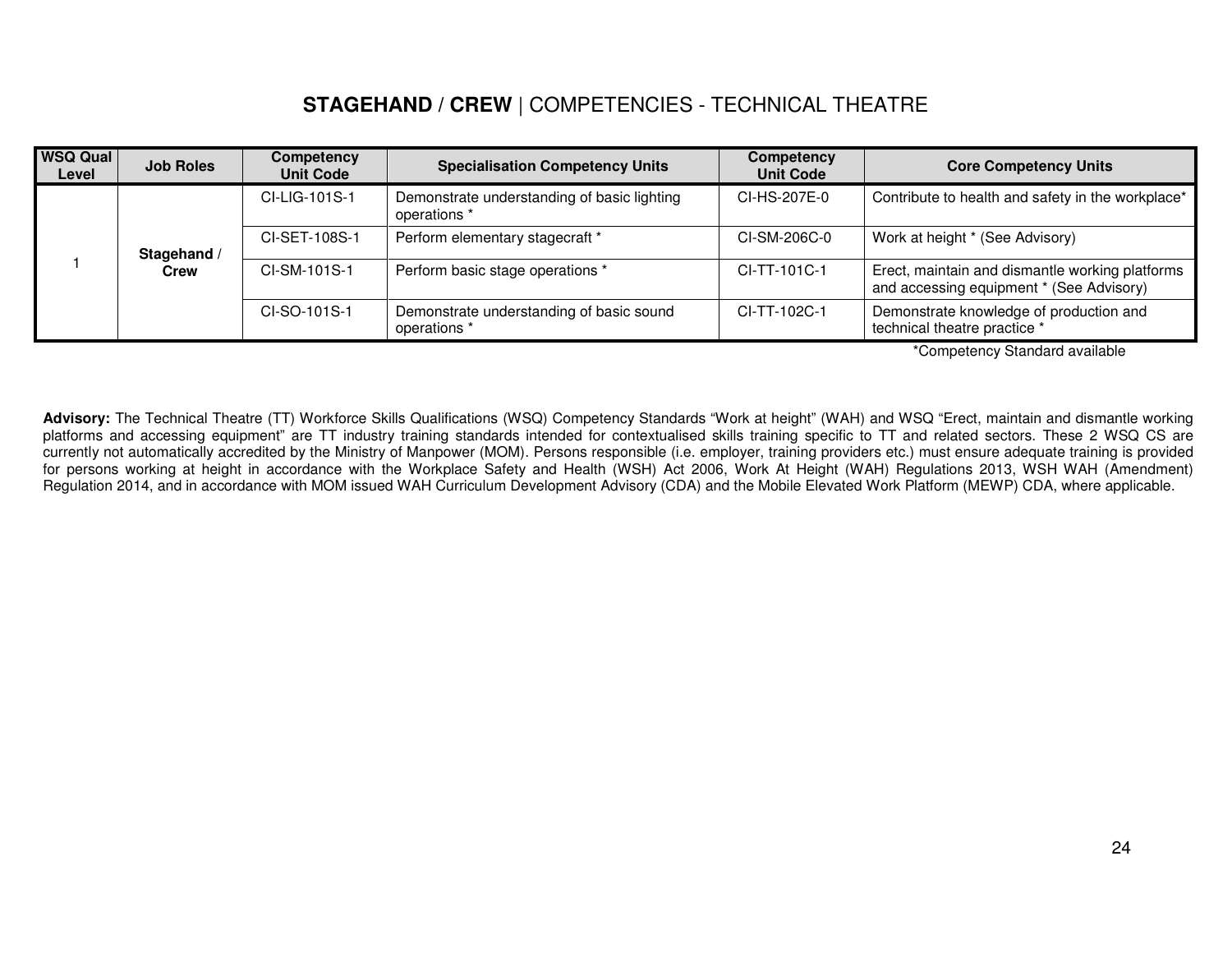### **GENERIC / CROSS-SECTORAL WSQ CU ADOPTION** | TECHNICAL THEATRE

#### **DEVELOPMENT OF T-SHAPED PROFESSIONALS IN TECHNICAL THEATRE - GENERIC / CROSS-SECTORAL WSQ FRAMEWORK COMPETENCY UNITS ADOPTION**

Generic or cross-sectorial competencies refer to horizontal multi-disciplinary skills which workers serving in different occupations and job roles across different industries and sectors may apply in the course of their work. These competencies are encapsulated in WSQ frameworks such as Business Management (BM) and Leadership & People Management (LPM) WSQ.

Practitioners serving in the Creative Industries (CI) are expected to possess specialised job-specific competencies as well as a range of generic horizontal skills in functional areas including people management, communications and project management. To support their development into T-shaped professionals, appointed CI WSQ training partners (e.g. National CET Institute, CET Centres and Programme Partners) may adopt CUs from the BM and LPM WSQ frameworks for CI WSQ programme implementation on a modular, integrated or qualification basis, subject to fulfilling applicable WSQ accreditation and funding related requirements.

While selected BM and LPM WSQ CUs are already imported into the CI WSQ Competency Maps, the range of job roles and associated competencies in CI Industries continue to expand and evolve rapidly such that other generic skills-in-demand may not have been readily imported. The flexibility accorded will enable CI WSQ training partners to design and implement WSQ programmes rapidly to meet the holistic skills development needs of CI practitioners while maintaining the integrity of CI WSQ and the WSQ system as a whole.